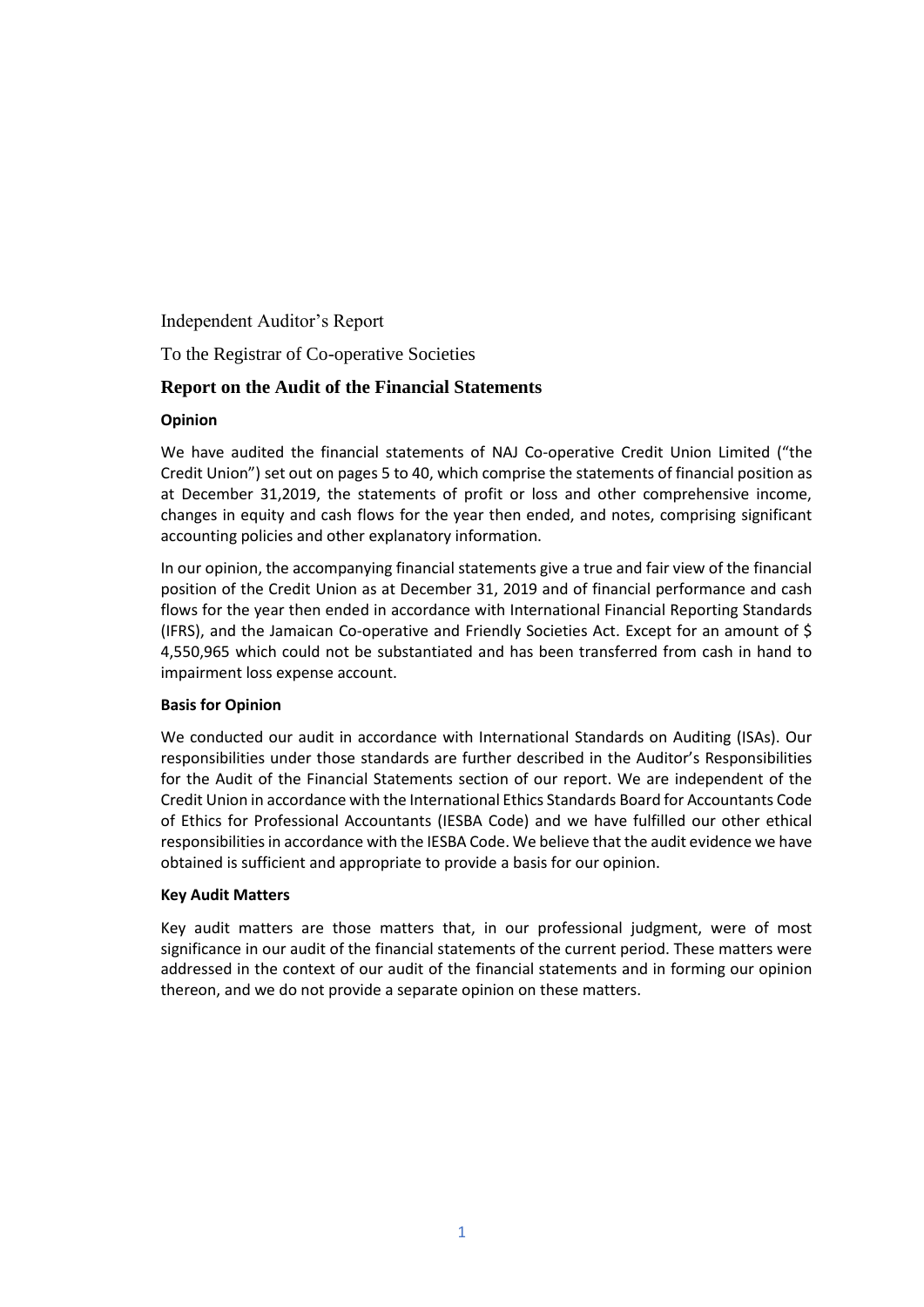Independent Auditor's Report

To the Registrar of Co-operative Societies

### **Key Audit Matters(cont'd)**

| <b>Key Audit Matters</b>             | How we addressed key audit matters                                                                                                                                                                                                                                                                                                                                                                                                                                                                                                                                                                                                                                               |
|--------------------------------------|----------------------------------------------------------------------------------------------------------------------------------------------------------------------------------------------------------------------------------------------------------------------------------------------------------------------------------------------------------------------------------------------------------------------------------------------------------------------------------------------------------------------------------------------------------------------------------------------------------------------------------------------------------------------------------|
| Significant increase in cash in hand | We analysed the cash in hand account and<br>verified that the actual cash in hand as at<br>December 31, 2019 was \$3,087,102. This<br>balance was traced and agreed to<br>lodgements to the bank account in<br>subsequent period and the lodgement log<br>book.<br>We compared the actual cash in hand of<br>\$3,087,102 to \$7,638,067 stated in the<br>general ledger and computed a difference of<br>\$4,550,965. The difference has been<br>recorded as receivable. An impairment loss<br>provision of \$2,275,483 has been recognized<br>in the statement of profit/loss to off set any<br>amount that may not be recovered by court<br>action or fidelity insurance claim. |

#### **Other Information**

Management is responsible for the other information. The other information comprises the information included in the annual report but does not include the financial statements and our auditor's report thereon. The annual report is expected to be made available to us after the date of this auditor's report.

Our opinion on the financial statements does not cover the other information and we will not express any form of assurance conclusion thereon.

In connection with our audit of the financial statements, our responsibility is to read the other information identified above when it becomes available and, in doing so, consider whether the other information is materially inconsistent with the financial statements, or our knowledge obtained in the audit, or otherwise appears to be materially misstated.

When we read the annual report, if we conclude that there is a material misstatement therein, we are required to communicate the matter to the Board of Directors

#### **Responsibilities of Management and the Board of Directors for the Financial Statements**

Management is responsible for the preparation of financial statements that give a true and fair view in accordance with International Financial Reporting Standards (IFRS) and the Cooperative Societies Act, and for such internal control as management determines is necessary to enable the preparation of financial statements that are free from material misstatement, whether due to fraud or error.

Independent Auditor's Report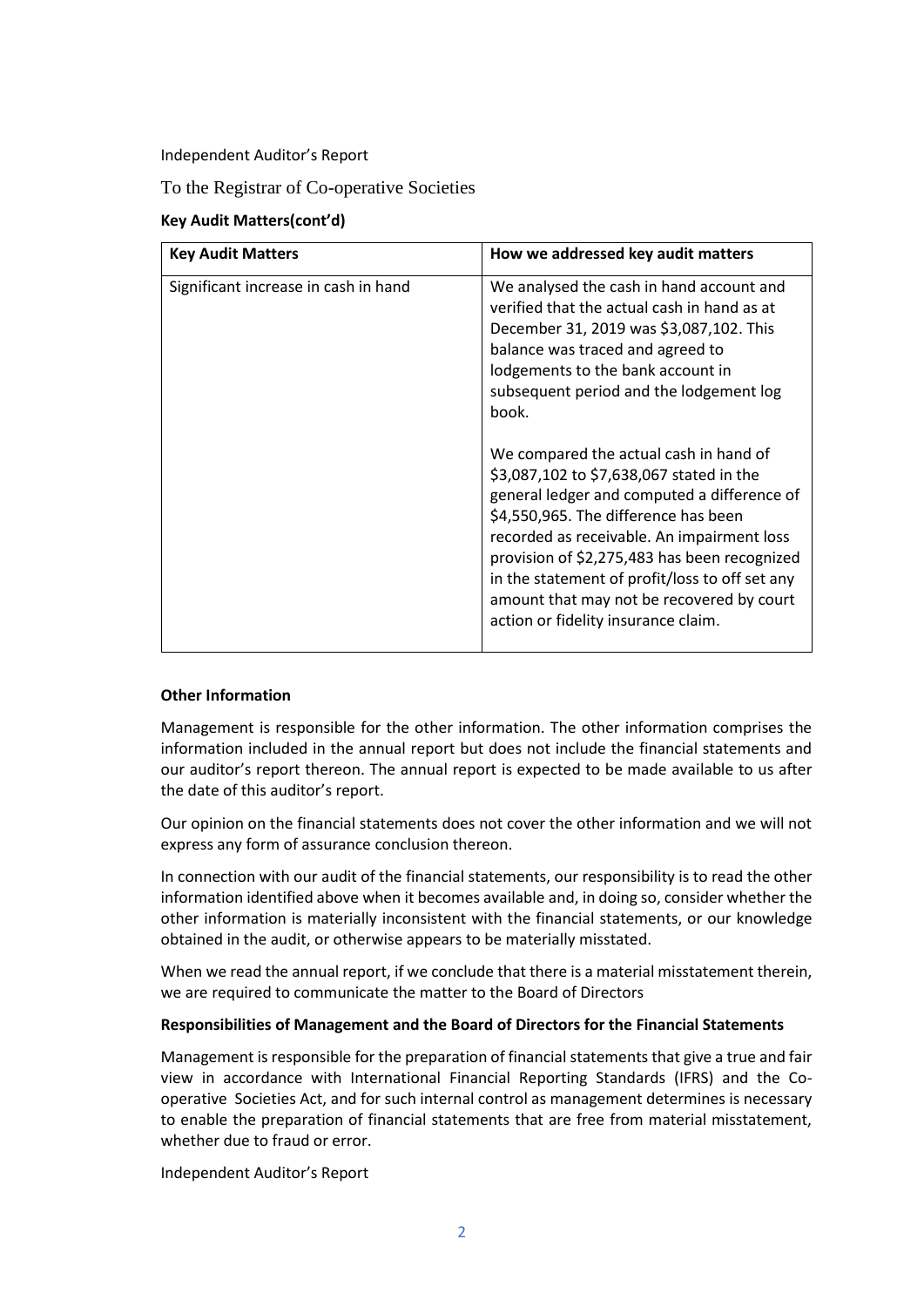To the Registrar of Co-operative Societies

### **Responsibilities of Management and the Board of Directors for the Financial Statements(cont'd)**

In preparing the financial statements, management is responsible for assessing the Credit Union's ability to continue as a going concern and disclosing, as applicable, matters related to going concern.

#### **The Board of Directors is responsible for overseeing the Credit Union's financial reporting process.**

#### **Auditor's Responsibilities for the Audit of the Financial Statements**

Our objectives are to obtain reasonable assurance about whether the financial statements as a whole are free from material misstatement, whether due to fraud or error, and to issue an auditor's report that includes our opinion. Reasonable assurance is a high level of assurance but is not a guarantee that an audit conducted in accordance with International Standards on Auditing (ISA) will always detect a material misstatement when it exists. Misstatements can arise from fraud or error and are considered material if, individually or in the aggregate, they could reasonably be expected to influence the economic decisions of users taken on the basis of these financial statements.

A further description of our responsibilities for the audit of the financial statements is included in the appendix of this auditor's report. This description, which is located on page 4, forms part of our auditor's report.

#### **Report on additional matters as required by the Co-operative Societies Act**

We have obtained all the information and explanations which, to the best of our knowledge and belief, were necessary for the purposes of our audit. In our opinion, proper accounting records have been maintained, so far as appears from our examination of those records, and the financial statements, which are in agreement therewith, give the information required by Co-operative Societies Act, in the manner required.

The engagement partner on the audit resulting in this independent auditor's report is Worrick Bogle.

------------------------- BOGLE & COMPANY **Chartered Accountants**

**August 31, 2020**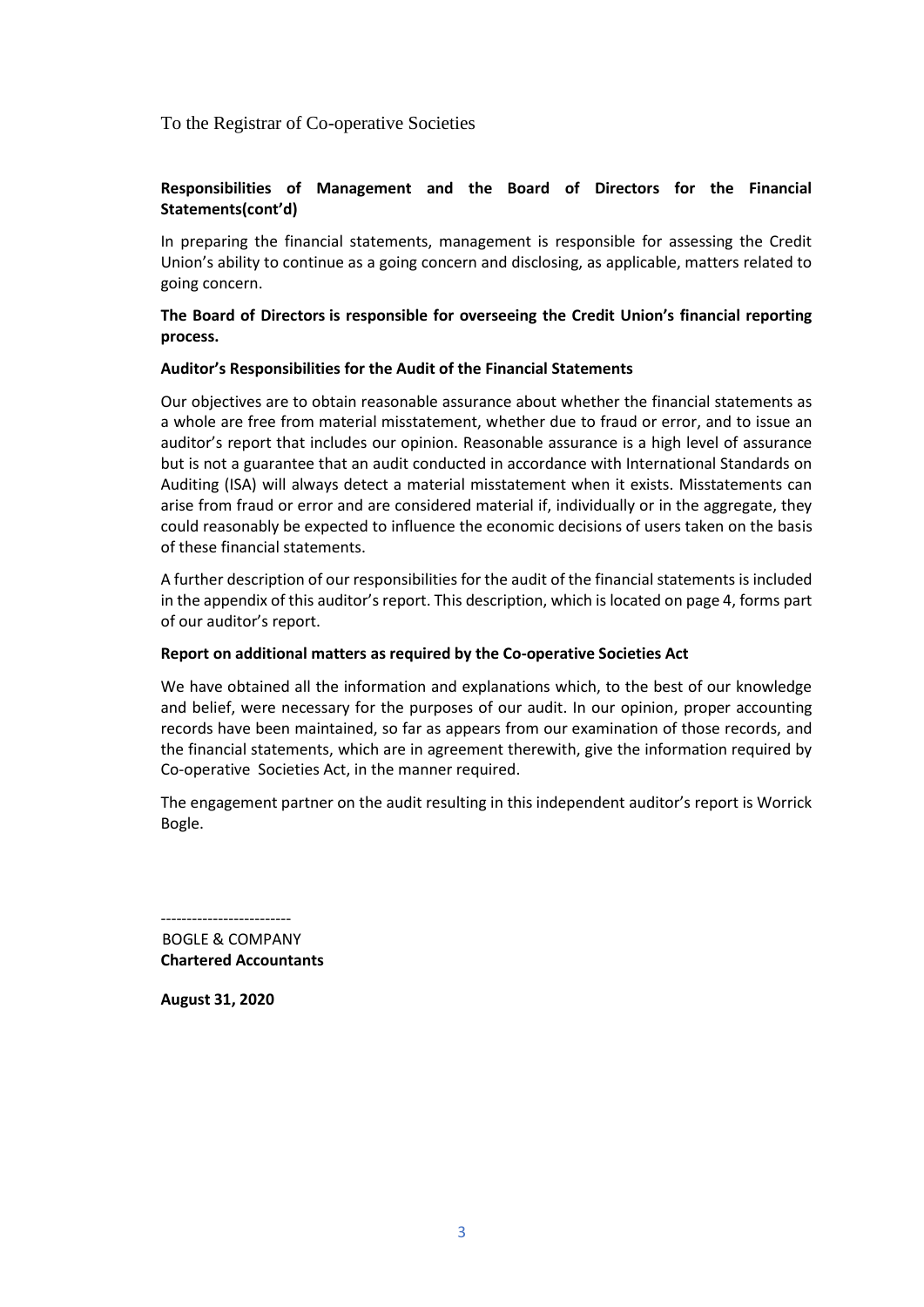#### **Appendix to the Independent Auditor's report**

As part of an audit in accordance with ISAs, we exercise professional judgment and maintain professional skepticism throughout the audit. We also:

- Identify and assess the risks of material misstatement of the financial statements, whether due to fraud or error, design and perform audit procedures responsive to those risks, and obtain audit evidence that is sufficient and appropriate to provide a basis for our opinion. The risk of not detecting a material misstatement resulting from fraud is higher than for one resulting from error, as fraud may involve collusion, forgery, intentional omissions, misrepresentations, or the override of internal control.
- Obtain an understanding of internal control relevant to the audit in order to design audit procedures that are appropriate in the circumstances, but not for the purpose of expressing an opinion on the effectiveness of the Company's internal control.
- Evaluate the appropriateness of accounting policies used and the reasonableness of accounting estimates and related disclosures made by management.
- Conclude on the appropriateness of management's use of the going concern basis of accounting and, based on the audit evidence obtained, whether a material uncertainty exists related to events or conditions that may cast significant doubt on the Credit Union's ability to continue as a going concern. If we conclude that a material uncertainty exists, we are required to draw attention in our auditor's report to the related disclosures in the financial statements or, if such disclosures are inadequate, to modify our opinion. Our conclusions are based on the audit evidence obtained up to the date of our auditor's report. However, future events or conditions may cause the Credit union to cease to continue as a going concern.
- Evaluate the overall presentation, structure and content of the financial statements, including the disclosures, and whether the financial statements represent the underlying transactions and events in a manner that presents a true and fair view.

We communicate with the Board of Directors regarding, among other matters, the planned scope and timing of the audit and significant audit findings, including any significant deficiencies in internal control that we identify during our audit.

We also provide the Board of Directors with a statement that we have complied with relevant ethical requirements regarding independence and communicate with them all relationships and other matters that may reasonably be thought to bear on our independence, and where applicable, related safeguards.

From the matters communicated with the Board of Directors we determine those matters that were of most significance in the audit of the financial statements of the current period and are therefore the key audit matters. We describe these matters in our auditor's report unless law or regulation precludes public disclosure about the matters or when, in extremely rare circumstances, we determine that a matter should not be communicated in our report because the adverse consequences of doing so would reasonably be expected to outweigh the public interest benefits of such communication.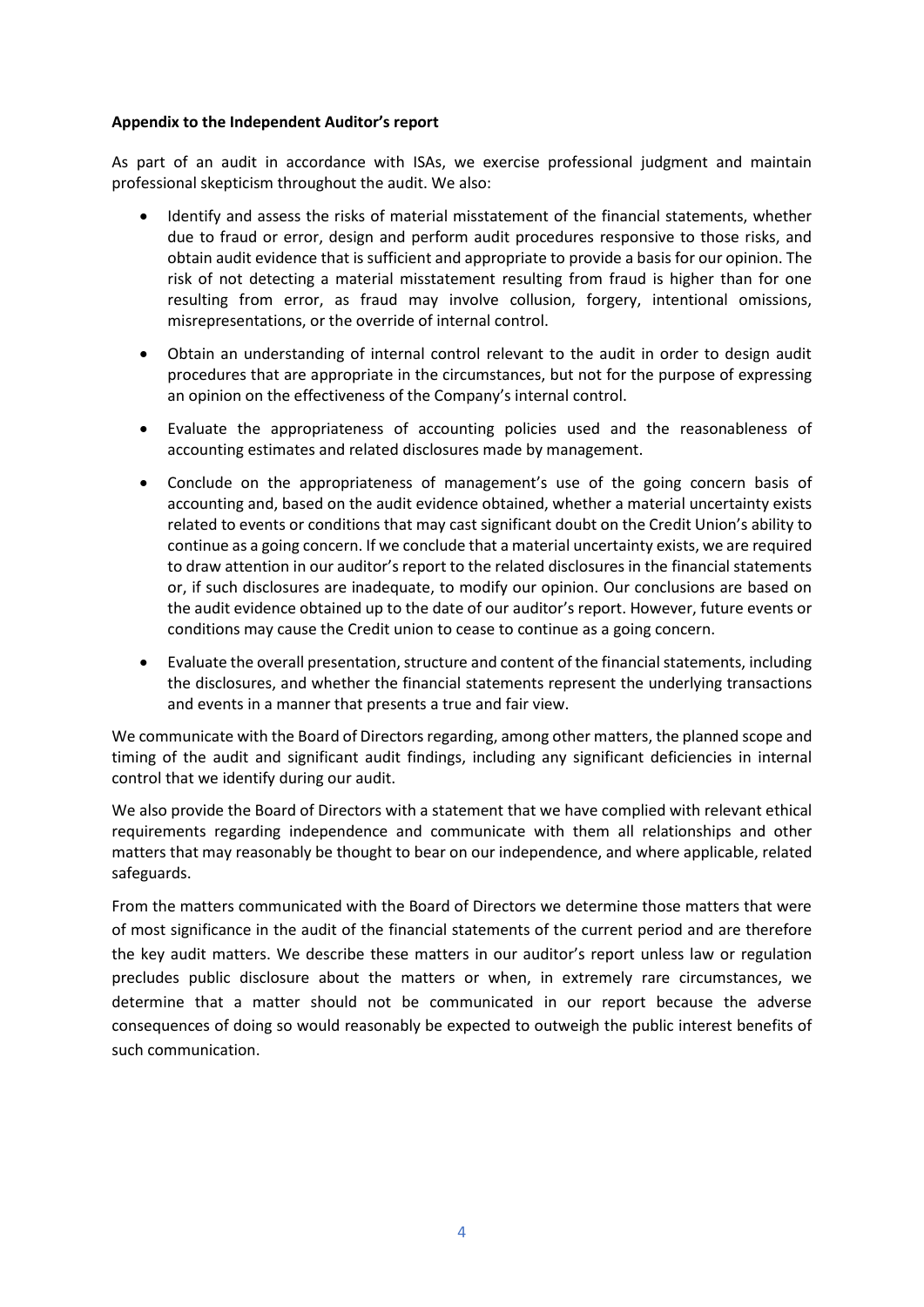### **NAJ & HEALTH SERVICES CO-OPERATIVE CREDIT UNOIN LIMITED STATEMENT OF FINANCIAL POSITION AS AT DECEMBER 31, 2019**

| <b>Assets</b>                              | <b>Notes</b> | 2019<br>\$  | 2018<br>\$  |
|--------------------------------------------|--------------|-------------|-------------|
| <b>Non-current assets</b>                  |              |             |             |
| Earning:                                   |              |             |             |
| <b>Financial investments</b>               | 6            | 8,392,997   | 47,968,757  |
| Loans, after provision for loan impairment | 7            | 444,787,886 | 416,569,471 |
|                                            |              | 453,180,883 | 464,538,228 |
| Non-earning:                               |              |             |             |
| Property, plant & equipment                | 8            | 53,087,120  | 54,743,076  |
| Retirement benefit asset                   | 9            | 7,598,618   | 5,005,062   |
|                                            |              | 60,685,738  | 59,748,138  |
|                                            |              |             |             |
| <b>Current assets</b>                      |              |             |             |
| Earning:                                   |              |             |             |
| <b>Financial investments</b>               | 6            | 153,826,460 | 111,825,383 |
| Loans, after provision for loan impairment | 7            | 18,387,308  | 12,180,821  |
| Liquid assets                              | 10           | 3,036,870   | 10,841,576  |
|                                            |              | 175,250,638 | 134,847,780 |
| Non-earning:                               |              |             |             |
| Other assets                               | 11           | 10,538,142  | 8,283,527   |
| Cash and bank balances                     | 12           | 11,991,525  | 10,230,383  |
|                                            |              | 22,529,667  | 18,513,910  |
|                                            |              |             |             |
| <b>Total assets</b>                        |              | 711,646,926 | 677,648,056 |

 The financial statements were approved by the Board of Directors on August 31, and signed on its behalf by:

…………………………………. ……………………………

Ms. Janett Coore Farr Mr.Derrick Tulloch

PresidentTreasurer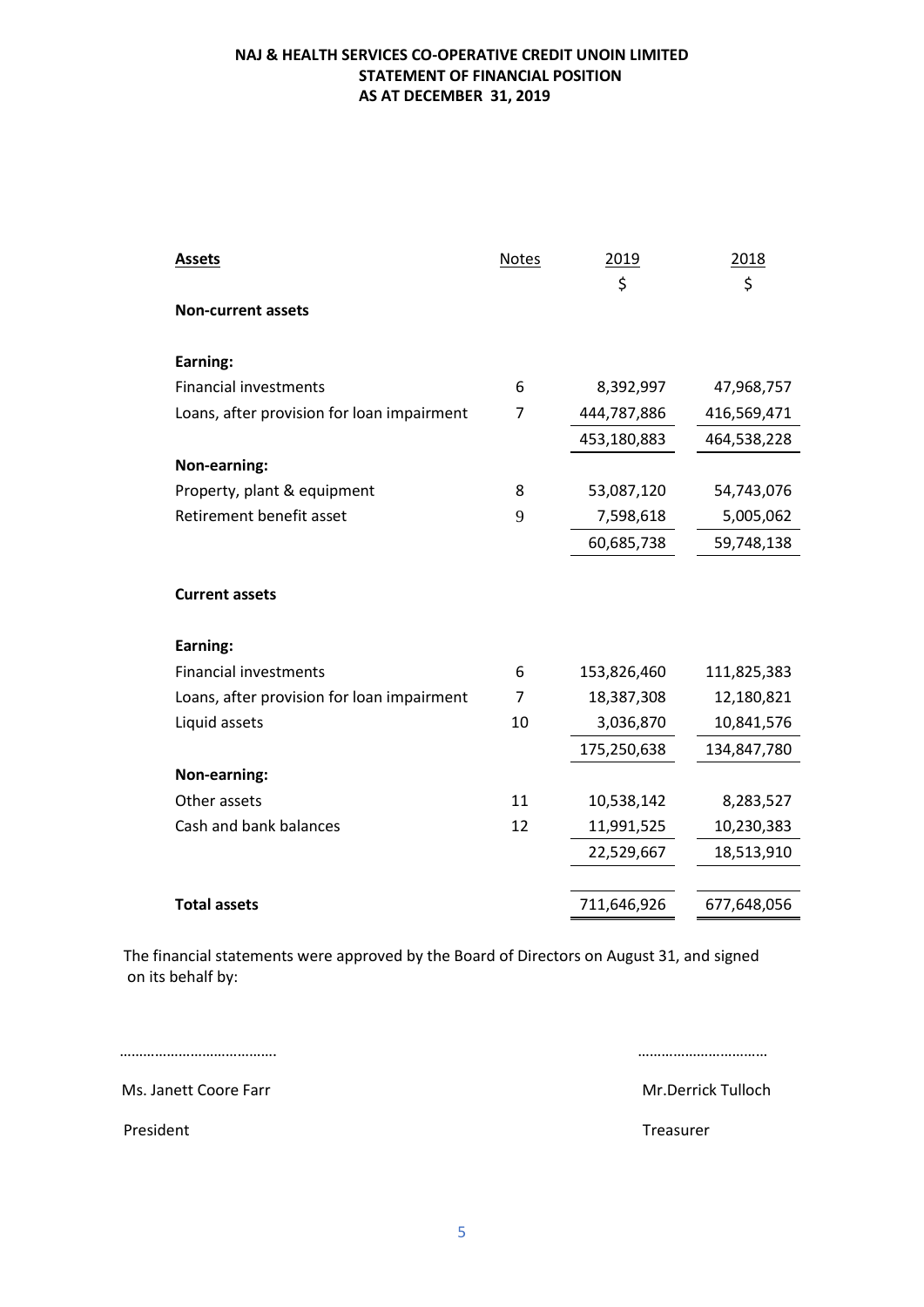### **NAJ & HEALTH SERVICES CO-OPERATIVE CREDIT UNOIN LIMITED STATEMENT OF FINANCIAL POSITION AS AT DECEMBER 31, 2019**

| <b>Equity and Liabilities</b>            | <b>Notes</b> | 2019        | 2018        |
|------------------------------------------|--------------|-------------|-------------|
|                                          |              | \$          | \$          |
| Equity:                                  |              |             |             |
| Members' permanent shares                | 13           | 14,808,638  | 9,977,676   |
| Institutional capital                    | 14           | 67,940,188  | 67,392,574  |
| Non-institutional capital                | 15           | 12,942,144  | 10,101,240  |
| Undistributed surplus                    | 16           | 2,510,303   | 9,086,662   |
|                                          |              | 98,201,273  | 96,558,152  |
| <b>Non current liabilities</b>           |              |             |             |
| <b>Interest bearing liabilities:</b>     |              |             |             |
| Members' shares (voluntary)              | 17           | 117,748,287 | 118,969,916 |
| External credit- long-term portion       | 18           | 26,363,450  | 27,644,324  |
|                                          |              | 144,111,737 | 146,614,240 |
| <b>Current liabilities</b>               |              |             |             |
| <b>Interest bearing liabilities:</b>     |              |             |             |
| Members' shares (voluntary)              | 17           | 216,696,006 | 195,517,903 |
| Members' deposits                        | 19           | 248,470,337 | 232,103,254 |
| External credit - current portion        | 18           | 1,261,300   | 1,156,742   |
|                                          |              | 466,427,643 | 428,777,899 |
| <b>Non-interest bearing liabilities:</b> |              |             |             |
| Deferred income                          | 20           | 754,013     | 1,986,278   |
| Payables & accruals                      | 21           | 2,152,260   | 3,711,487   |
|                                          |              | 2,906,273   | 5,697,765   |
|                                          |              |             |             |
| <b>Total equity and liabilities</b>      |              | 711,646,926 | 677,648,056 |

The financial statements were approved by the Board of Directors on August 31, and approved on its behalf by:

…………………………………. ……………………………

Ms.Janett Coore Farr Mateur Mr. Derrick Tulloch

PresidentTreasurer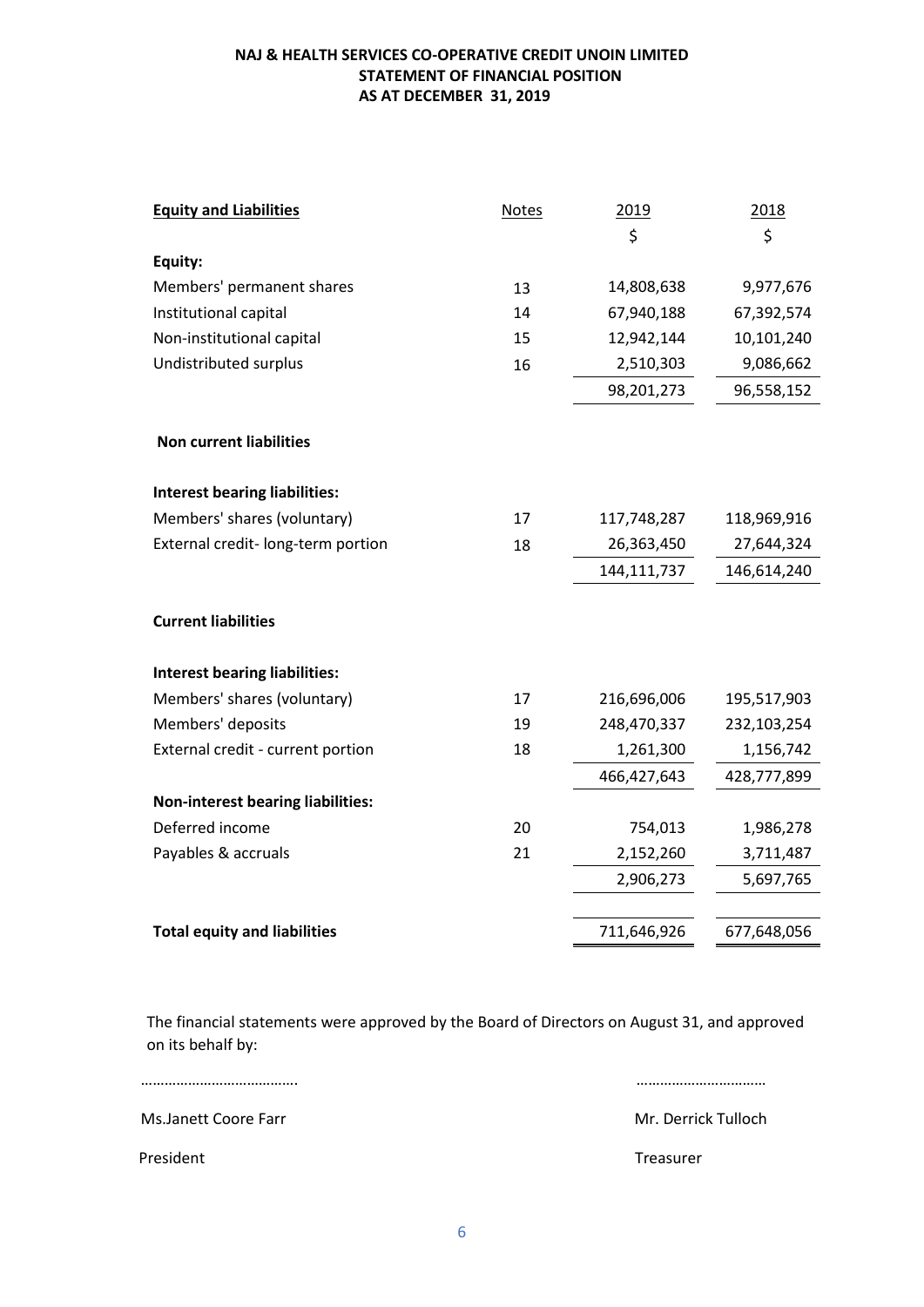### **NAJ & HEALTH SERVICES CO-OPERATIVE CREDIT UNOIN LIMITED STATEMENT OF PROFIT OR LOSS AND OTHER COMPREHENSIVE INCOME YEAR ENDED DECEMBER 31, 2019**

|                                                                 | <b>Notes</b> | 2019          | 2018           |
|-----------------------------------------------------------------|--------------|---------------|----------------|
|                                                                 |              | \$            | \$             |
| Interest income                                                 |              |               |                |
| Interest on members' loans                                      |              | 51,210,642    | 49,901,766     |
| Interest on investments                                         |              | 3,305,267     | 4,983,632      |
|                                                                 |              | 54,515,909    | 54,885,398     |
| Interest expense                                                |              |               |                |
| <b>External credit</b>                                          |              | 2,819,328     | 3,445,532      |
| Shares & deposits                                               |              | 6,440,637     | 4,914,281      |
|                                                                 |              | 9,259,965     | 8,359,813      |
| Net interest income                                             |              | 45,255,944    | 46,525,585     |
| <b>Bad debts recovered</b>                                      |              | 2,671,456     | 25,000         |
| Bad debts (written off)                                         |              |               | (1, 293, 137)  |
| Net interest income after allowance for loan<br>loss            |              | 47,927,400    | 45,257,448     |
| Other income                                                    | 22           | 12,991,543    | 13,949,872     |
| Provision for impairment loss(cash)                             |              | (2, 275, 483) |                |
| Gross margin                                                    |              | 58,643,460    | 59,207,320     |
| <b>Operating expenses</b>                                       | 23           | (56,032,388)  | (46, 955, 567) |
| Surplus for the year                                            |              | 2,611,072     | 12,251,753     |
| Other comprehensive income                                      |              |               |                |
| Items that will not be reclassified to profit or<br><u>loss</u> |              |               |                |
| Pension re-measurement                                          |              | 3,015,000     | (2,438,000)    |
|                                                                 |              | 3,015,000     | (2,438,000)    |
| <b>Total comprehensive income</b>                               |              |               |                |
|                                                                 |              | 5,626,072     | 9,813,753      |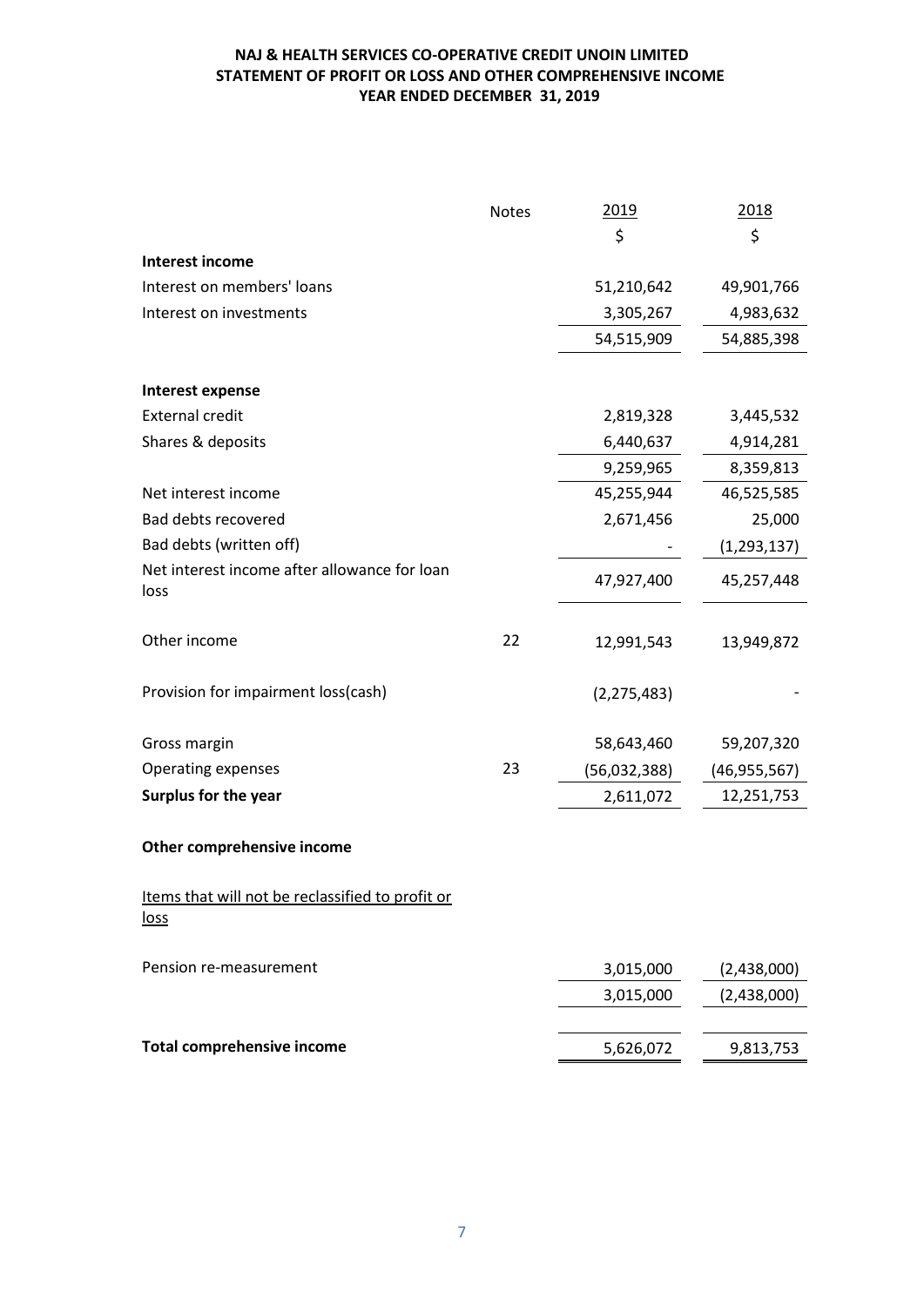# **NAJ & HEALTH SERVICES CO-OPERATIVE CREDIT UNOIN LIMITED STATEMENT OF CHANGES IN EQUITY YEAR ENDED DECEMBER 31, 2019**

|                                  |           |               |             | Retirement     |               |             |
|----------------------------------|-----------|---------------|-------------|----------------|---------------|-------------|
|                                  | Permanent | Institutional | General     | <b>Benefit</b> | Undistributed |             |
|                                  | Shares    | Capital       | Reserves    | Reserve        | Surplus       | Total       |
|                                  | \$        | \$            | \$          | \$             | \$            | \$          |
| December 31, 2017                | 8,836,270 | 64,913,623    | 4,840,637   | 6,423,062      | 2,634,014     | 87,647,606  |
| Surplus for the year             |           |               |             |                | 12,251,753    | 12,251,753  |
| Statutory reserves               |           | 2,450,351     |             |                | (2,450,351)   |             |
| Issue of new share               | 1,141,406 |               |             |                |               | 1,141,406   |
| Prior Year adjustments           |           |               |             |                | 260           | 260         |
| <b>Entrance fees</b>             |           | 28,600        |             |                |               | 28,600      |
| Appropriations -                 |           |               |             |                |               |             |
| Dividends reserves               |           |               |             |                | (1,000,000)   | (1,000,000) |
| Honoraria                        |           |               |             |                | (300,000)     | (300,000)   |
| General reserves                 |           |               | 800,000     |                | (800,000)     |             |
| Staff appreciation               |           |               |             |                | (229, 014)    | (229, 014)  |
| Transfers to reserves            |           |               | 40,341      |                |               | 40,341      |
| Payments from reserves           |           |               | (584, 800)  |                |               | (584, 800)  |
| Prior year pension income        |           |               |             | 1,020,000      | (1,020,000)   |             |
| Loss on pension<br>remeasurement |           |               |             | (2,438,000)    |               | (2,438,000) |
| December 31, 2018                | 9,977,676 | 67,392,574    | 5,096,178   | 5,005,062      | 9,086,662     | 96,558,152  |
| Surplus for the year             |           |               |             |                | 2,611,072     | 2,611,072   |
| Transfer to statutory reserves   |           | 522,214       |             |                | (522, 214)    |             |
| <b>Entrance fees</b>             |           |               |             |                |               |             |
|                                  |           | 25,400        |             |                |               | 25,400      |
| Pension remeasurement            |           |               |             | 3,015,000      |               | 3,015,000   |
| Transfer from surplus            |           |               |             | (421, 444)     | 421,444       |             |
| Share subscriptions              | 331,274   |               |             |                |               | 331,274     |
| Appropriations -                 |           |               |             |                |               |             |
| Dividends                        | 4,499,688 |               |             |                | (6,000,000)   | (1,500,312) |
| Honoraria                        |           |               |             |                | (800,000)     | (800,000)   |
| Donations                        |           |               | 500,000     |                | (500,000)     |             |
| Education                        |           |               | 800,000     |                | (800,000)     |             |
| General reserves                 |           |               | 500,000     |                | (500,000)     |             |
| Staff appreciation               |           |               |             |                | (486, 661)    | (486, 661)  |
| Payments/transfer                |           |               | (1,552,652) |                |               | (1,552,652) |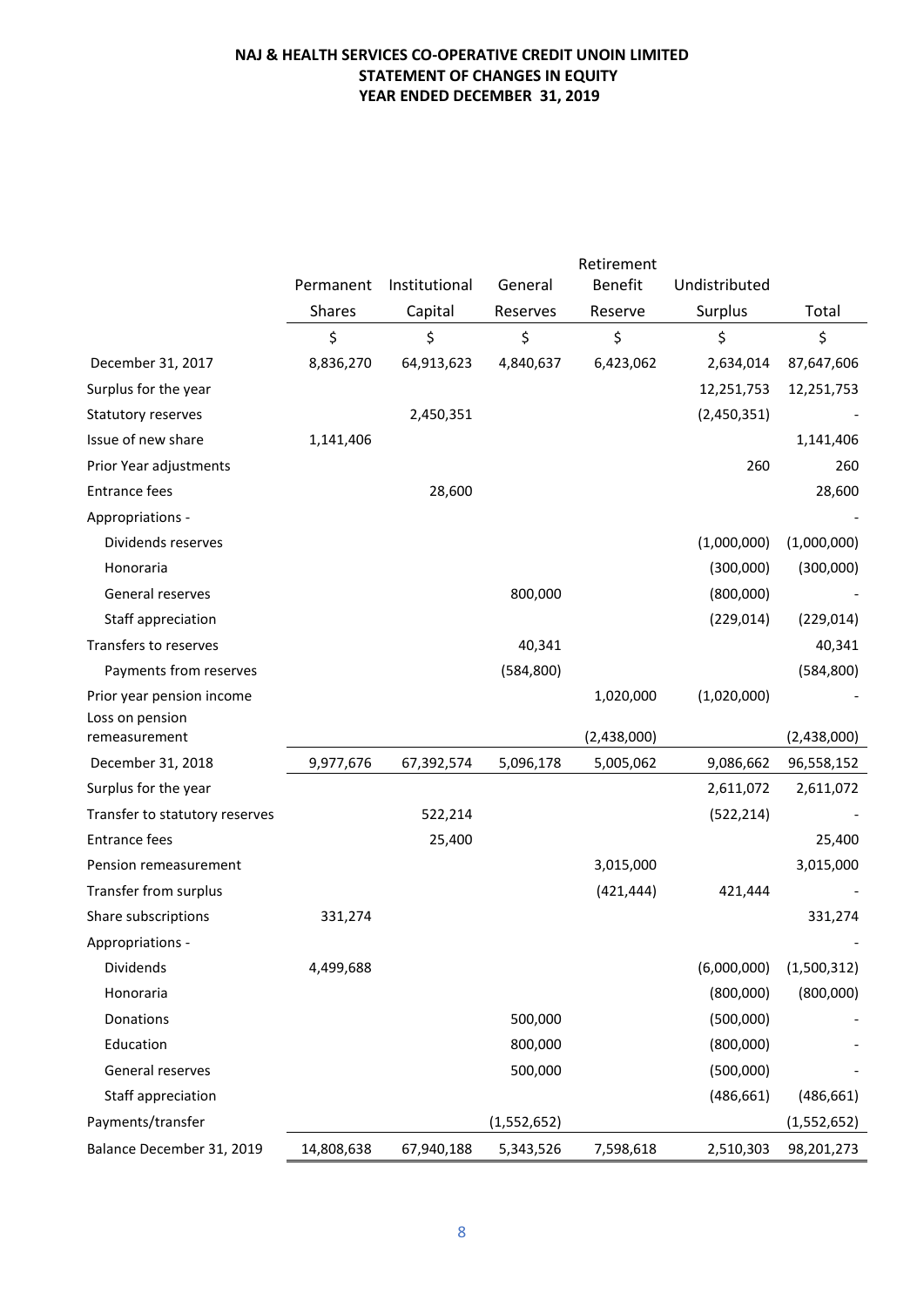|                                                                                    | 2019           | 2018           |
|------------------------------------------------------------------------------------|----------------|----------------|
|                                                                                    | \$             | \$             |
| Cash flows from operating activities                                               |                |                |
| Surplus for the year                                                               | 2,611,072      | 12,251,753     |
| Adjustment to reconcile loss for the year to net<br>cash from operating activities |                |                |
| Depreciation                                                                       | 2,114,261      | 2,187,201      |
| Retirements benefit asset                                                          | (2,593,556)    | (1, 179, 000)  |
| Prior year adjustment                                                              |                | 260            |
| Transfers to reserves                                                              |                | 40,341         |
|                                                                                    | 2,131,777      | 13,300,555     |
| (Increase)/decrease in current assets                                              |                |                |
| Other assets                                                                       | (2, 254, 615)  | 274,636        |
| Increase/(decrease) in current liabilities                                         |                |                |
| Payables & accruals                                                                | (1,559,227)    | (1,368,035)    |
| Net cash flows provided by operating activities                                    | (1,682,065)    | 12,207,156     |
|                                                                                    |                |                |
| Cash flows from investing activities                                               |                |                |
| Loans to members                                                                   | (34, 424, 902) | (25, 939, 759) |
| <b>Financial investments</b>                                                       | (2,425,317)    | (47, 364, 415) |
| Acquisition of property, plant and equipment                                       | (458, 313)     | (81, 434)      |
| Net cash used in investing activities                                              | (37,308,532)   | (73, 385, 608) |
|                                                                                    |                |                |
| Cash flows from financing activities                                               |                |                |
| Members shares & deposits                                                          | 36,323,557     | 43,702,080     |
| Deferred income                                                                    | (1, 232, 265)  | 1,986,278      |
| <b>External credit</b>                                                             | (1, 176, 316)  | (9,566,566)    |
| Permanent shares                                                                   | 4,830,962      | 1,141,406      |
| <b>Entrance fees</b>                                                               | 25,400         | 28,600         |
| Appropriations                                                                     | (5,824,305)    | (1, 113, 814)  |
| Net cash flows provided by financing activities                                    | 32,947,033     | 36,177,984     |
| Net increase(decrease) in cash & cash equivalents                                  | (6,043,564)    | (25,000,468)   |
| Cash & cash equivalents at the beginning of the<br>year                            | 21,071,959     | 46,072,427     |
| Cash & cash equivalents at the end of the year                                     | 15,028,395     | 21,071,959     |
| Represented by:                                                                    |                |                |
| Liquid assets                                                                      | 3,036,870      | 10,841,576     |
| Cash and bank balances                                                             | 11,991,525     | 10,230,383     |
|                                                                                    | 15,028,395     | 21,071,959     |
|                                                                                    |                |                |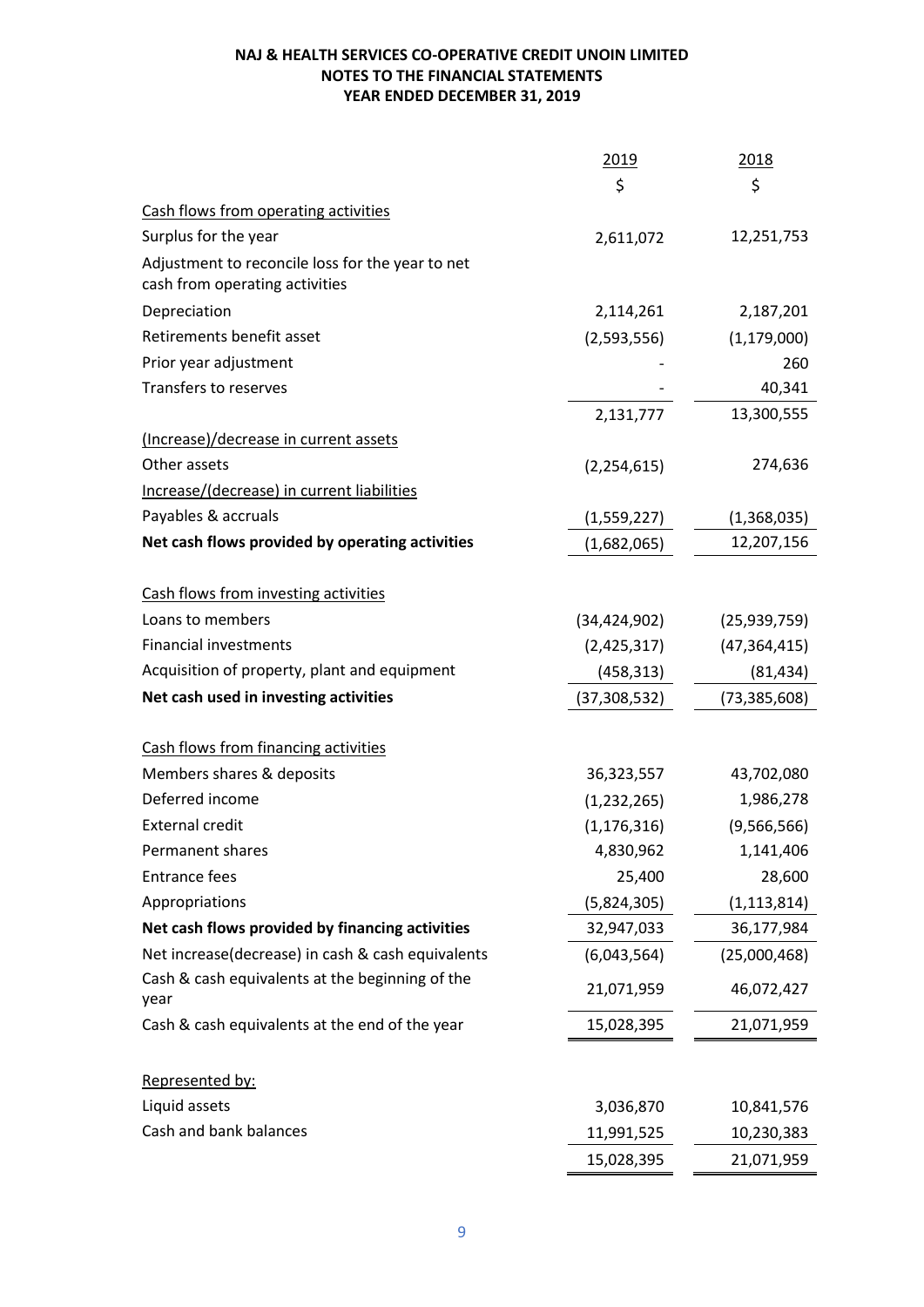### **1. dentification & Activities**

N A J & Health Services Co-operative Credit Union Ltd- "the Credit Union"

- a) The Credit Union is incorporated under the laws of Jamaica and is registered under the Co-operative Societies Act. The Credit Union's registered office is located 6 Trevennion Park Road, Kingston 5, Jamaica.
- b) Membership is restricted to members of the Nurses Association of Jamaica and other medical professionals and their families. The liability of members is limited by shares.
- c) No member may hold more than 20% of the total share capital.
- d) The main activities of the Credit Union are to promote thrift among its members by affording them an opportunity to accumulate their savings and to create for them a source of credit for provident or productive purposes at reasonable rates of interest.
- e) The Credit union is exempted from Income Tax under Section 59(1) of the Co-operative Societies Act and Section 12 of the Income Tax Act.

#### **2. Basis of Preparation**

The significant accounting policies that have been used in preparation of the financial statements are summarised below and have been consistently applied for all the years presented. The measurement bases used are those specified by International Financial Reporting Standards (IFRS) for each type of asset, liability, income and expense. The measurement bases are more fully described in the accounting policies below.

a) Statement of compliance

The financial statements have been prepared in accordance with International Financial Reporting Standards (IFRS),and their interpretations adopted by the International Accounting Standards Board (IASB).

### **New, revised and amended standards and interpretations that became effective during the year.**

**Amendment to IFRS 9, 'Financial Instruments', 'Prepayment features with negative compensation'** (effective for annual periods beginning on or after 1 January 2019). This amendment enables entities to measure certain pre payable financial assets with negative compensation at amortised cost. These assets would otherwise have to be measured at fair value through profit or loss. To qualify for amortised cost measurement, the negative compensation must be 'reasonable compensation for early termination of the contract' and the asset must be held within a 'held to collect' business model. This amendment had no significant impact on the Credit Union's operations.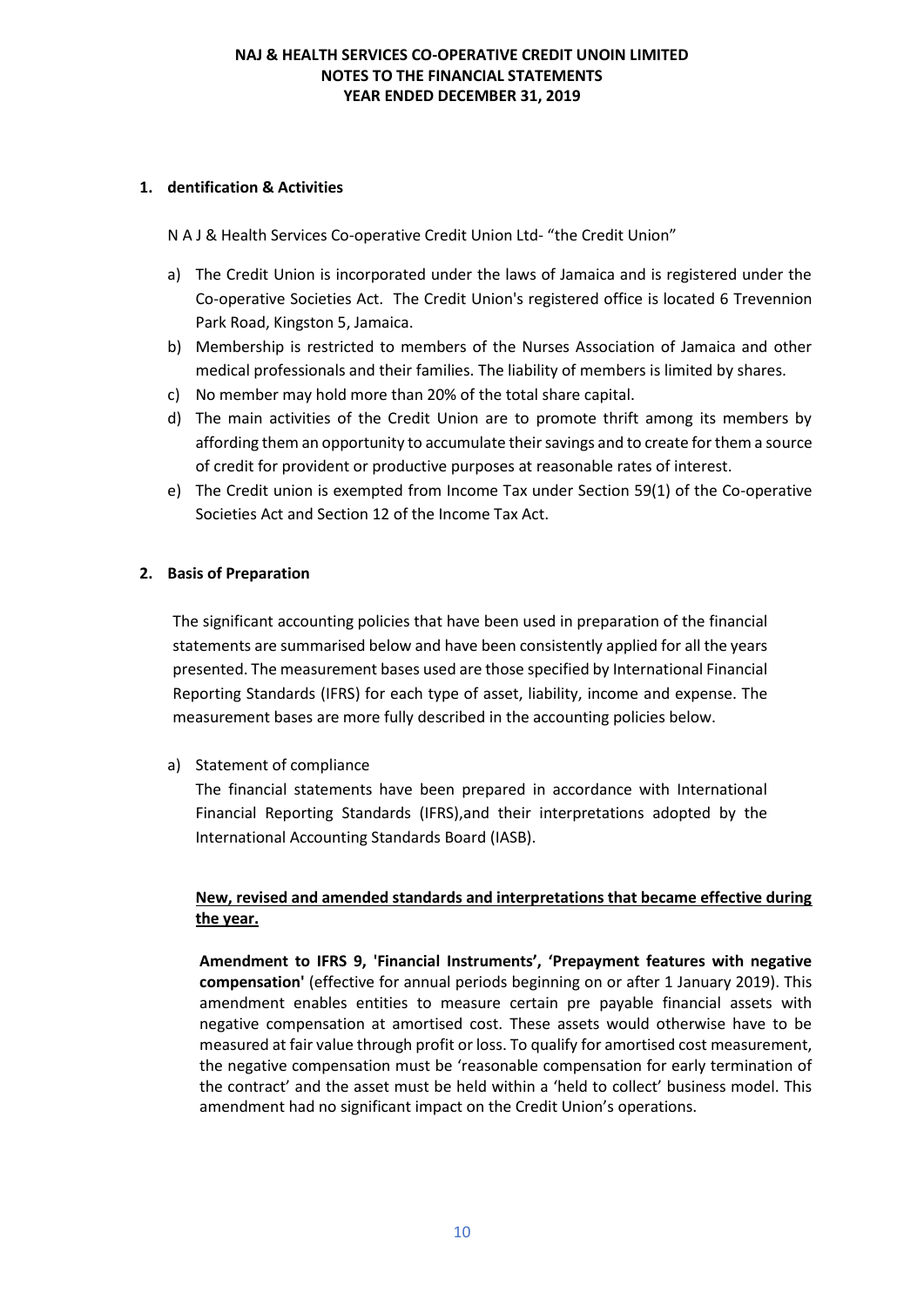#### **2. Basis of Preparation(cont'd)**

**Amendment to IAS 19, Employee benefits'** (effective for annual periods beginning on or after 1 January 2019). This amendment requires an entity to use updated assumptions to determine current service cost and net interest for the remainder of the period after a plan amendment, curtailment or settlement. Any reduction in a surplus is recognised in profit or loss as a part of past service cost or gain or loss on settlement regardless of whether that surplus was not previously recognised due to the impact of the asset ceiling. Any changes in the asset ceiling is recognised separately in other comprehensive income. This amendment had no significant impact on the Credit Union's operations.

# **New, revised and amended standards and interpretations that are issued but not yet effective.**

**Amendments to IAS 1, 'Presentation of financial statements' and to IAS 8, 'Accounting policies, changes in accounting estimates and errors'** (effective for annual periods beginning on or after 1 January 2020).

These amendments clarify that the reference to obscuring information addresses situations in which the effect is similar to omitting or misstating that information. It also states that an entity assesses materiality in the context of the financial statements as a whole. The amendments also clarify the meaning of 'primary users of general purpose financial statements' to whom those financial statements are directed, by defining them as 'existing and potential investors, lenders and other creditors' that must rely on general purpose financial statements for much of the financial information they need. The Credit Union does not expect any significant impact from the adoption of these amendments.

#### **b) Functional currency**

The amounts stated in the financial statements are in Jamaican Dollars which is the functional currency of the primary economic environment in which the Credit Union operates.

#### **c) Basis of measurement**

The financial statements have been prepared on the historical cost basis except for certain financial instruments that are measured at fair value as explained in the accounting policies below.

Historical cost is generally based on the fair value of the consideration given in exchange for goods and services. Fair value is the price that would be received to sell an asset or paid to transfer a liability in an orderly transaction between market participants at the measurement date, regardless of whether that price is directly observable or estimated using another valuation technique.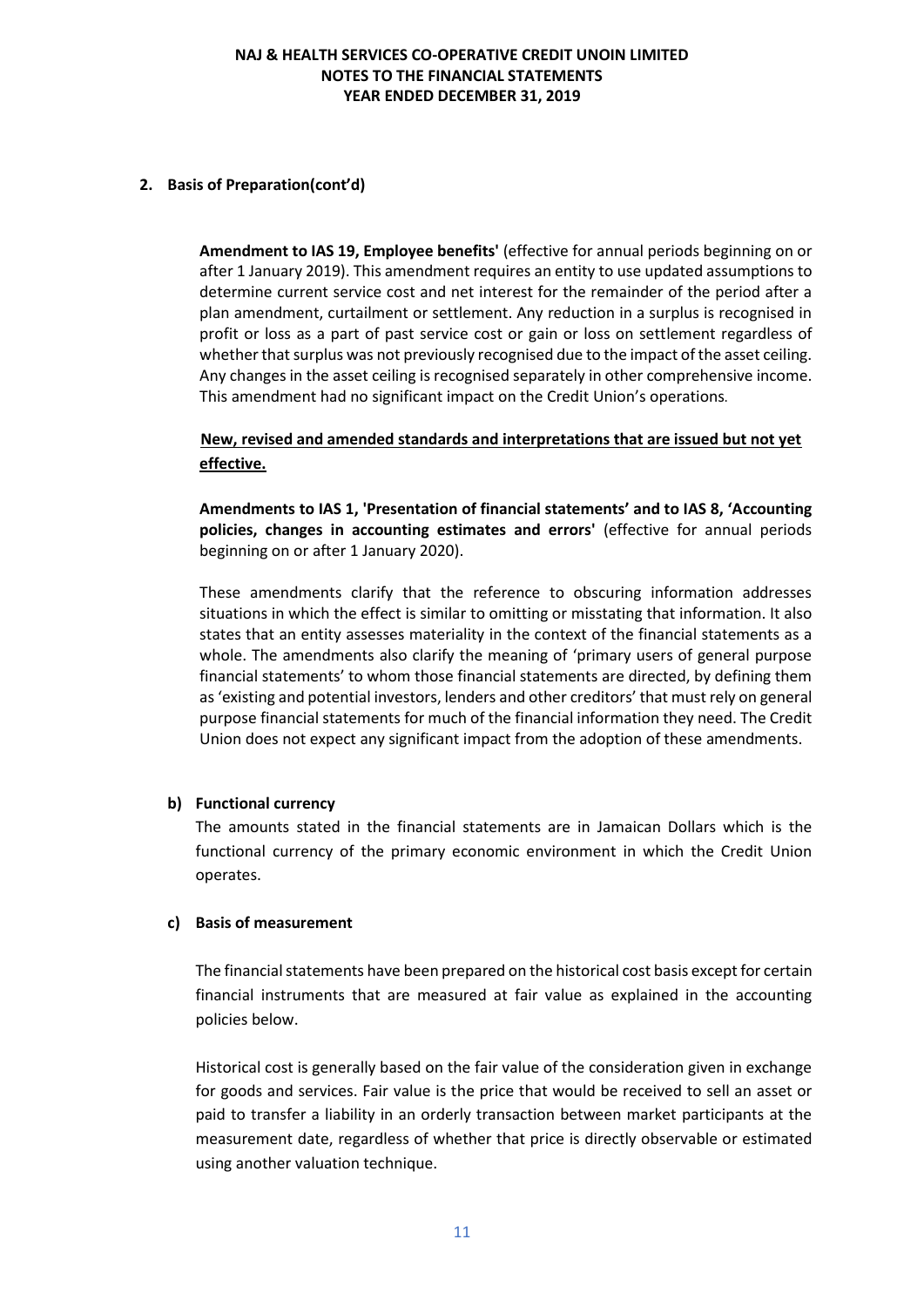### 2. **Significant Accounting Policies**

In addition, for financial reporting purposes, fair value measurements are categorised into level 1,2 or 3 based on the degree to which the inputs to the fair value measurements are observable and the significance of the inputs to the fair value measurement in its entirety, which are described as follows:

Level 1 inputs are quoted prices (unadjusted) in active markets for identical assets or liabilities that the Credit Union can access at the measurement date.

Level 2 inputs are inputs, other than quoted prices included within level 1, that are observable for the asset or liability, either directly or indirectly; and

Level 3 inputs are unobservable inputs for the asset or liability.

#### **d) Use of estimates and judgements**

**T**he preparation of the financial statements to conform with International Financial Reporting Standards **(IFRS**) requires management to make estimates and assumptions that affect the reported amounts of, and disclosures relating to assets and liabilities at the reporting date, and the income and expenses for the year ended. Actual amounts could differ from these estimates.

The estimates and underlying assumptions are reviewed on an ongoing basis. Revisions to the accounting estimates are recognized in the period in which the estimate is revised, and future period if the revision affects both current and future periods.

#### **Use of estimates and judgements(cont'd)**

Judgements made by management in the application of International Reporting Financial Standards (**IFRS)** that have significant effect on the financial statements and estimates with a significant risks of material adjustments are discussed below

#### **I.** Useful Lives of Property, plant and equipment

The useful life of property, plant and equipment are reviewed at the reporting date, and, if any expectations differ from previous estimates, the charge is accounted for as a change in accounting estimates.

#### **II.** Going concern

The preparation of the financial statements in accordance with IFRS assumes that the Credit Union will continue in operational existence for the foreseeable future. This means that the statements of profit or loss and financial position assume no intention or necessity to liquidate the company or curtail the scale of operation.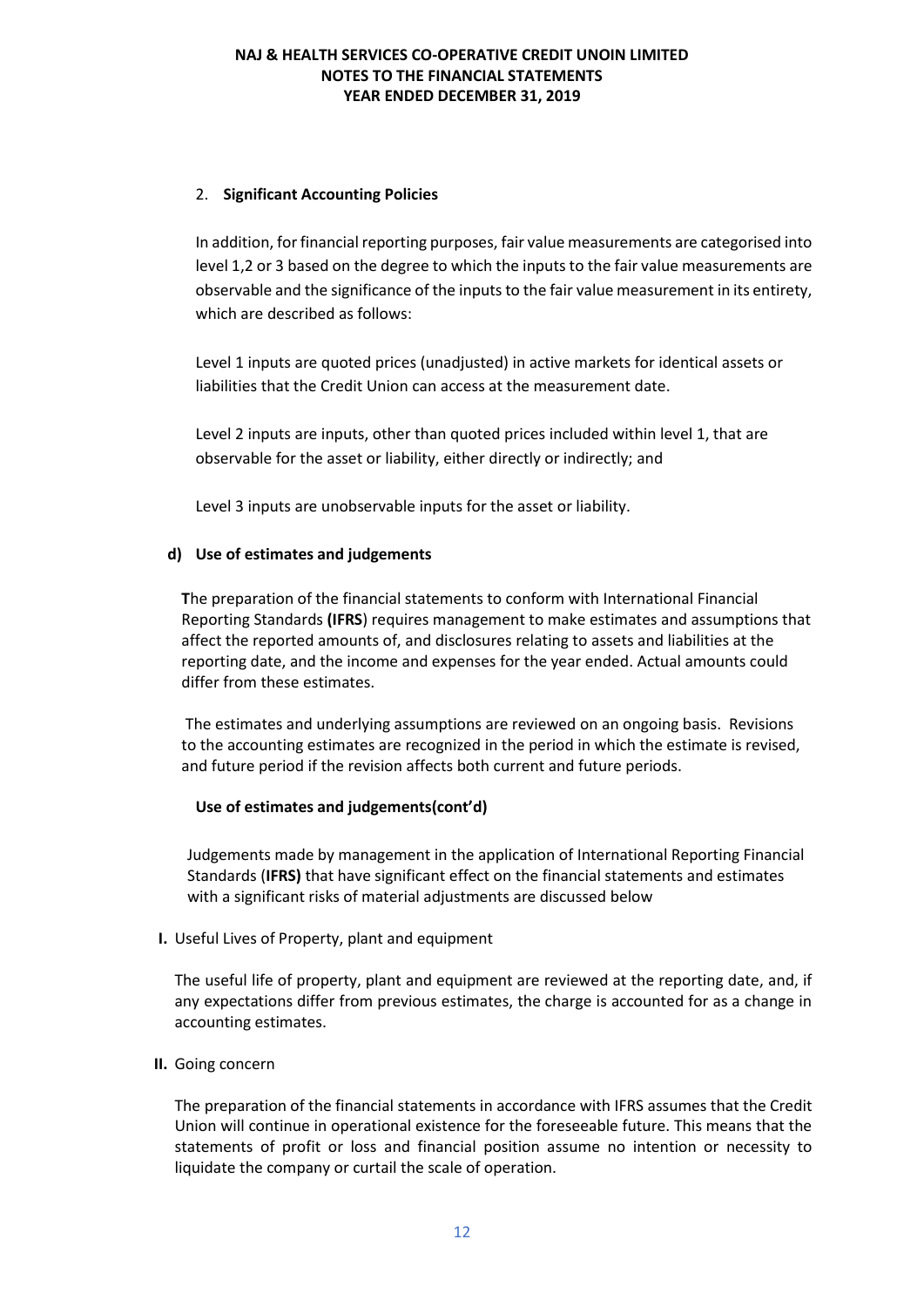#### **2. Basis of Preparation(cont'd)**

#### **III.** Subsequent event

Subsequent to the end of the financial year the word Health Organization (WHO) has declared the coronavirus, Covid-19, to be a pandemic. Jamaica discovered its first case on March 10, 2020.

It is expected that the Credit union will experience a significant decline in cash resources as it has since implemented a one month moratorium on principal repayment on loans. Based on the high level of the Credit Union cash resources, management is of the view that the Credit Union's revenue and profitability will be sustained during the period impacted by the coronavirus. Consequently, management continues to believe that the going concern presumption remains appropriate for the financial statements and the Credit Union will continue to meet its obligations as they fall due.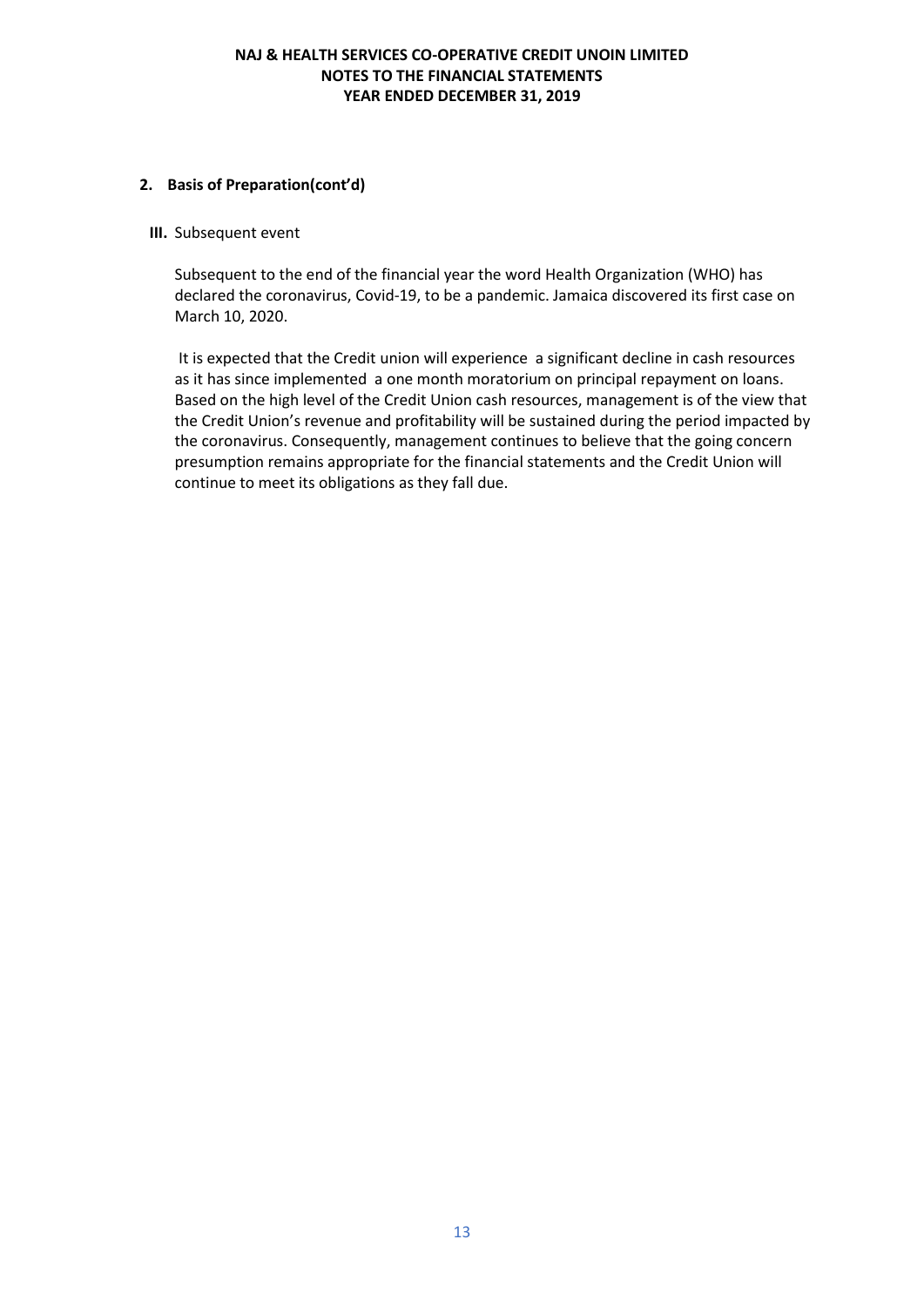#### **3. Significant accounting policies**

#### **a) Property, Plant and Equipment**

The cost of an item of property, plant and equipment is recognised as an asset if, and only if:

(a) It is probable that future economic benefits associated with the item will flow to the entity; and

(b) the cost of the item can be measured reliably

An item of property, plant and equipment that qualifies for recognition as an asset is measured at its cost.

# **This Credit Union recognises depreciation under the expense heading of "depreciation" in the period.**

The depreciable amount of an asset is allocated on a systematic basis over its useful life.

The depreciation method used by the Credit Union is the reducing balance basis for all categories of assets apart from computer which uses the straight-line basis and is designed to write off the cost assets over the period of their useful lives. The annual rates of depreciation are as follows:

| <b>Building</b>                 | 2.5%  |
|---------------------------------|-------|
| Furniture, fixtures & equipment | 10%   |
| Computer and Equipment          | 12.5% |

**Repairs and maintenance expenditures are charged to the profit or loss during the financial period in which they are incurred.**

### **b) Employee Benefits**

The cost of providing employee benefits is recognised in the period in which the benefit is earned by the employee, rather than when it is paid, and each category of employee benefits are measured, providing detailed guidance in particular about post-employment benefits.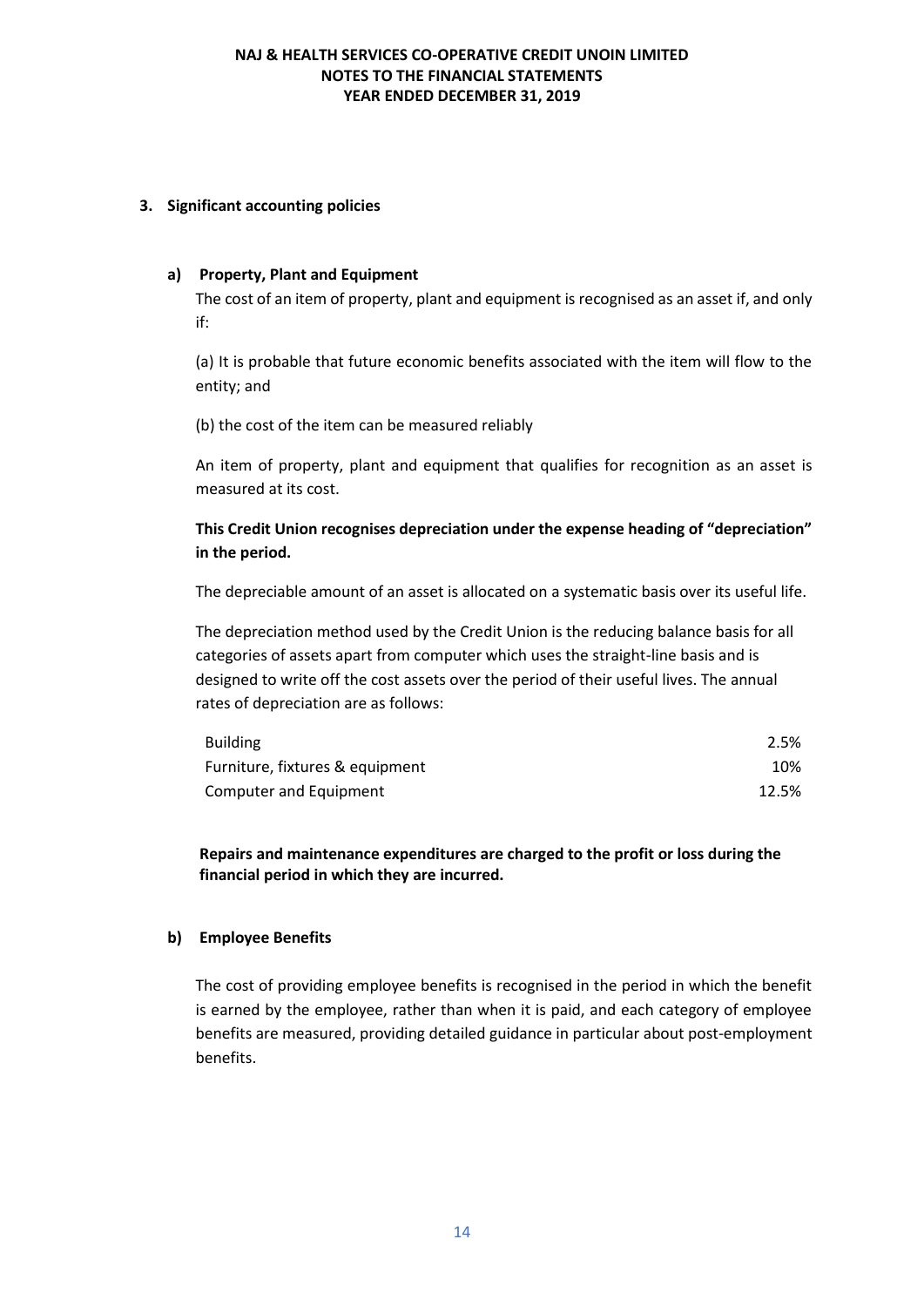## **3. Significant accounting policies(cont'd)**

### **b) Employee Benefits (cont'd)**

Types of post-employment benefit plans

Post-employment benefit plans are informal or formal arrangements where an entity provides post-employment benefits to one or more employees, e.g. retirement benefits (pensions or lump sum payments), life insurance and medical care.

The accounting treatment for a post-employment benefit plan depends on the economic substance of the plan and results in the plan being classified as either a defined contribution plan or a defined benefit plan.

#### Defined benefit plan

The Credit Union participates in a multi-employer defined benefit plan administered by the Jamaica Co-operative Credit Union League Limited into which the Credit union and its employees make contributions. The Credit Union has an obligation to provide agreed benefits to current and past employees and effectively places actuarial and investment risk on the Credit Union.

### Defined Contribution Plan

The Credit Union also contributes to a defined contribution plan. Contribution by the Credit Union to this plan is an expense to the Credit Union and the Credit Union bears no further risk nor obligation.

#### c) **Financial Instruments: Classification; Recognition; Derecognition and Measurement**

A financial instrument is an instrument that give rise to a financial asset in one entity and a financial liability or equity instrument of another entity.

#### Classification

Financial assets comprise financial investments, loans originated, liquid assets, cash and bank balances and other assets. Financial liabilities comprise voluntary shares, members deposits and payables. Equity is described as permanent shares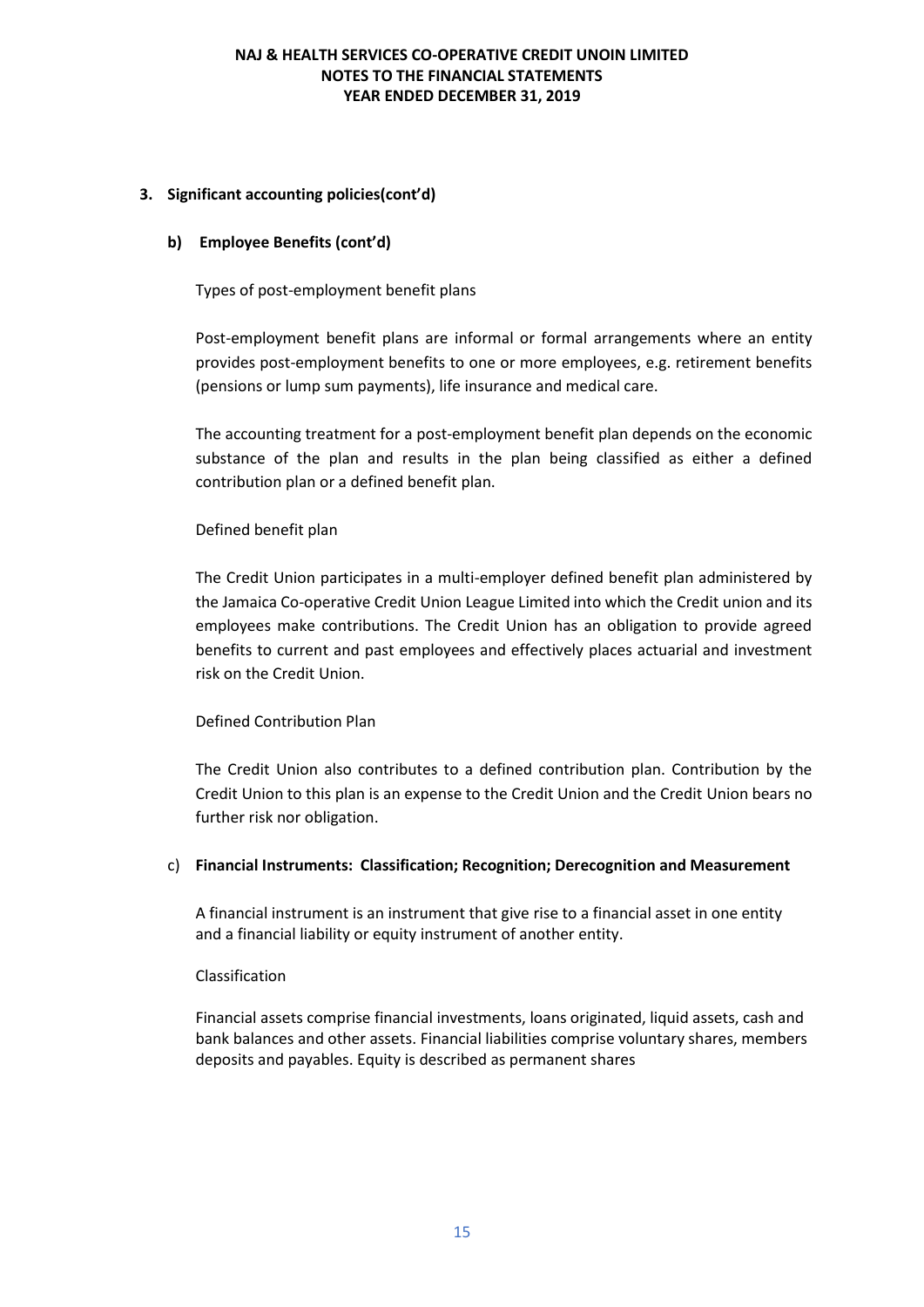# c) **Financial Instruments: Classification; Recognition; Derecognition and Measurement(cont'd)**

#### Recognition & Initial Measurement

The Credit Union recognises a financial instrument when it becomes a party to the contractual terms of the instrument. The Credit Union initially recognise loans to members and other assets on the date they are generated. At initial recognition the Credit Union measures a financial asset or liability at its fair value. Transaction cost of assets or liabilities carried at fair value through profit or loss are expensed.

Immediately after initial recognition, an expected credit loss allowance (ECL) is recognised for financial assets measured at amortized cost.

Classification and subsequent re-measurement

The Credit Union has classified its financial instruments in the following measurement categories:

- Amortised cost
- Fair value through profit or loss

#### **d) Financial investments**

Financial investments are financial instruments which are held to collect contractual cash flows and to sell.

Permanent shares held with the Jamaica Co-operative Credit Union League are equity instruments. The Credit Union has elected to measure these shares at fair value through other comprehensive income.

Voluntary shares, mortgage fund, gilt edge securities and bond are debt instruments and are measured at fair value through the profit or loss.

#### **e) Loans originated**

Loans provided by the Credit Union to its members are classified as loans originated. The objectives of the loan portfolio is to hold and collect contractual cash flows; the performance targets of the portfolio are determined by the compliance rate in terms of interest and principal payments and the key performance index for each portfolio is the delinquency ratio. Loan originated are measured at fair value through the profit or loss.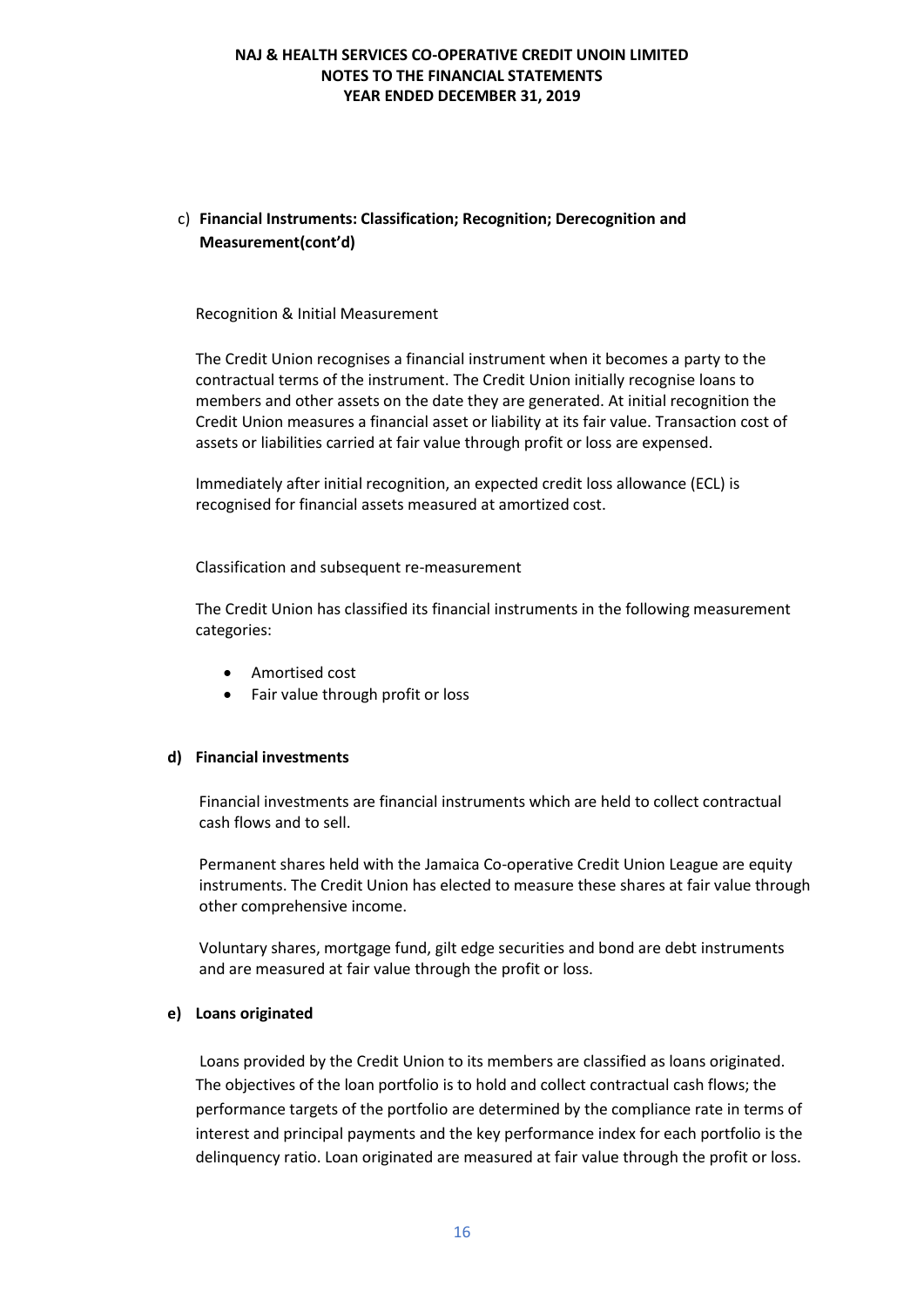### **3. Significant accounting policies(cont'd)**

#### **f) Liquid assets**

A liquid asset is an asset that can readily be converted into cash is similar to cash itself because the **asset** can be sold with little impact on its value. Investments are considered liquid assets if they can be readily liquidated. Savings accounts held at The National Commercial Bank Jamaica Limited and Cumax Money Market Account held with Credit Union Fund Management Company Limited are classified as liquid assets and measured at fair value through the profit or loss.

### **g) Cash and bank balances**

Cash and Bank balances includes notes and coins on hand and unrestricted funds held at other financial institutions representing non-interest-bearing liquid assets owned by the Credit Union.

#### **h) Other assets**

Other assets are sundry receivables and prepayments. These are recognized at fair value and **measured at amortized cost.**

#### **i) Members' voluntary shares**

The voluntary shares are classified as interest earning liabilities. Interest is calculated and paid annually based on the weighted average balance on the members account during the year. The rate of interest is determined by the Board of Directors. Voluntary shares are initially recognized at fair value and subsequently measured at amortized cost.

#### **j) Members' deposits**

These are savings accounts held by the members of the Credit Union. These amounts are payable on demand. Interest on these accounts is calculated and paid annually. The rates of interest paid are determined by the Board of Directors. Members deposits are classified as financial liabilities and are measured at amortized cost.

#### **k) Permanent shares**

This represents equity in the Credit Union which cannot be withdrawn but may be transferred to another member or repurchased by the Credit Union. These shares are classified as equity and are measured at their nominal value.

### **l) Payables & accruals**

These are short term liabilities which are recognized at fair value and measured at amortized cost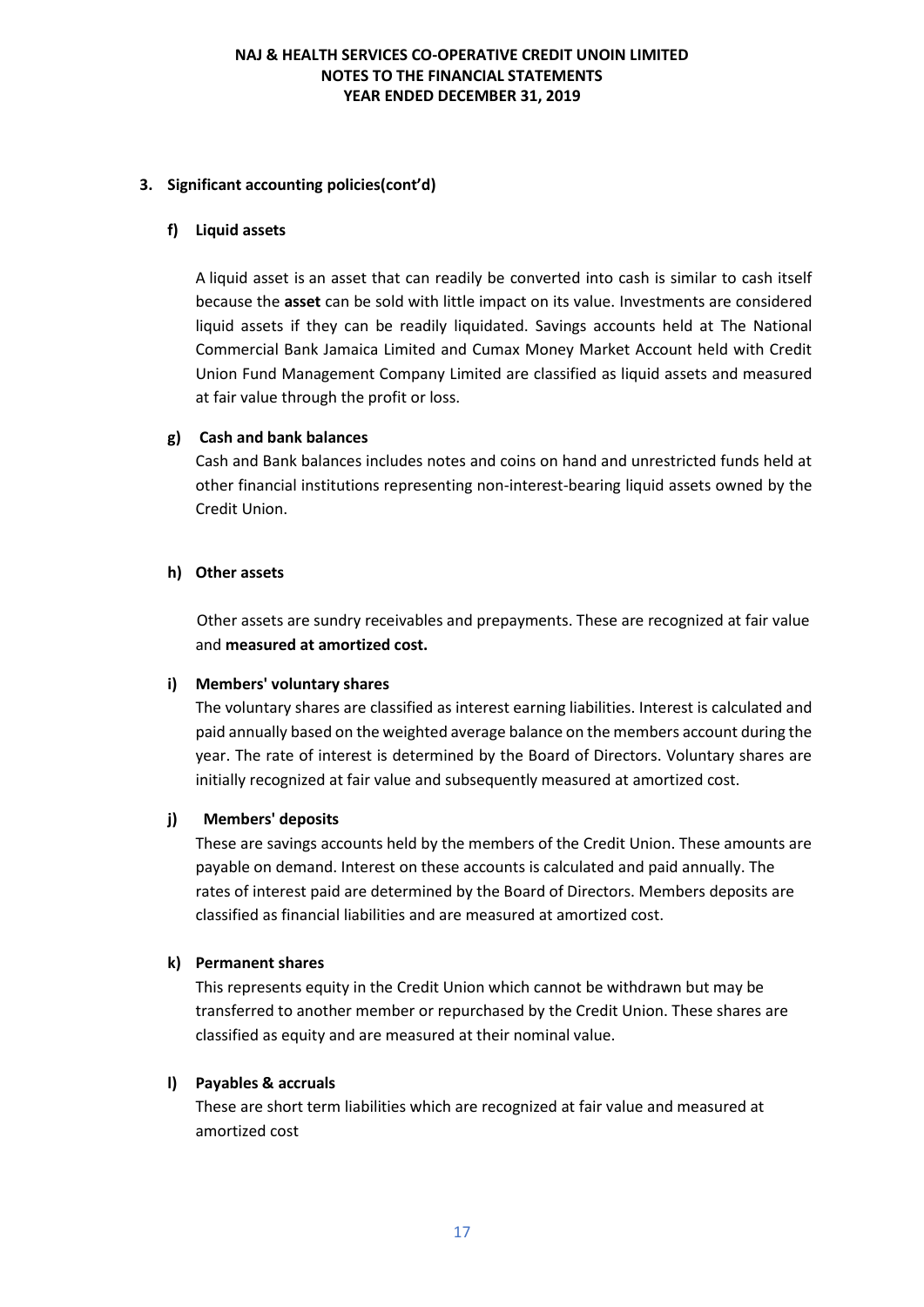### **3. Significant accounting policies(cont'd)**

#### **m) Institutional capital**

Institutional Capital includes the Statutory Reserve Fund as well as various other reserves established from time to time as is deemed necessary by the Board of Directors to support the operation of the Credit Union and thereby protect the interest of the members. These reserves are not available for distribution.

The stronger the overall capital position, the easier it is for the Credit Union to deal with future uncertainties such as asset loss and adverse economic cycles.

#### **n) Non - Institutional capital**

Non institutional capital are amounts approved by the members at their annual general meetings and set aside to facilitate outreach and development activities of the Credit Union.

#### **o) Revenue recognition**

Interest on loans

Interest on loans is recognized when interest is calculated on the outstanding balance at the beginning of each month, using the reducing balance method.

When a loan is classified as impaired, recognition of interest in accordance with the original terms and conditions of the loan ceases and interest is taken into account on the cash basis.

#### Interest on investments

Interest income from investments is recognized on the accrual basis.

Dividend income

Dividend income is recognized when the Credit Union's right to receive payment is established.

### Commission and Fees

Fees and commission income are generally recognised on a cash basis when the services have been provided.

### **p) Interest expense**

 Interest expense is recognized in the statement of profit or loss for interest bearing liabilities on the accrual basis using the weighted average method.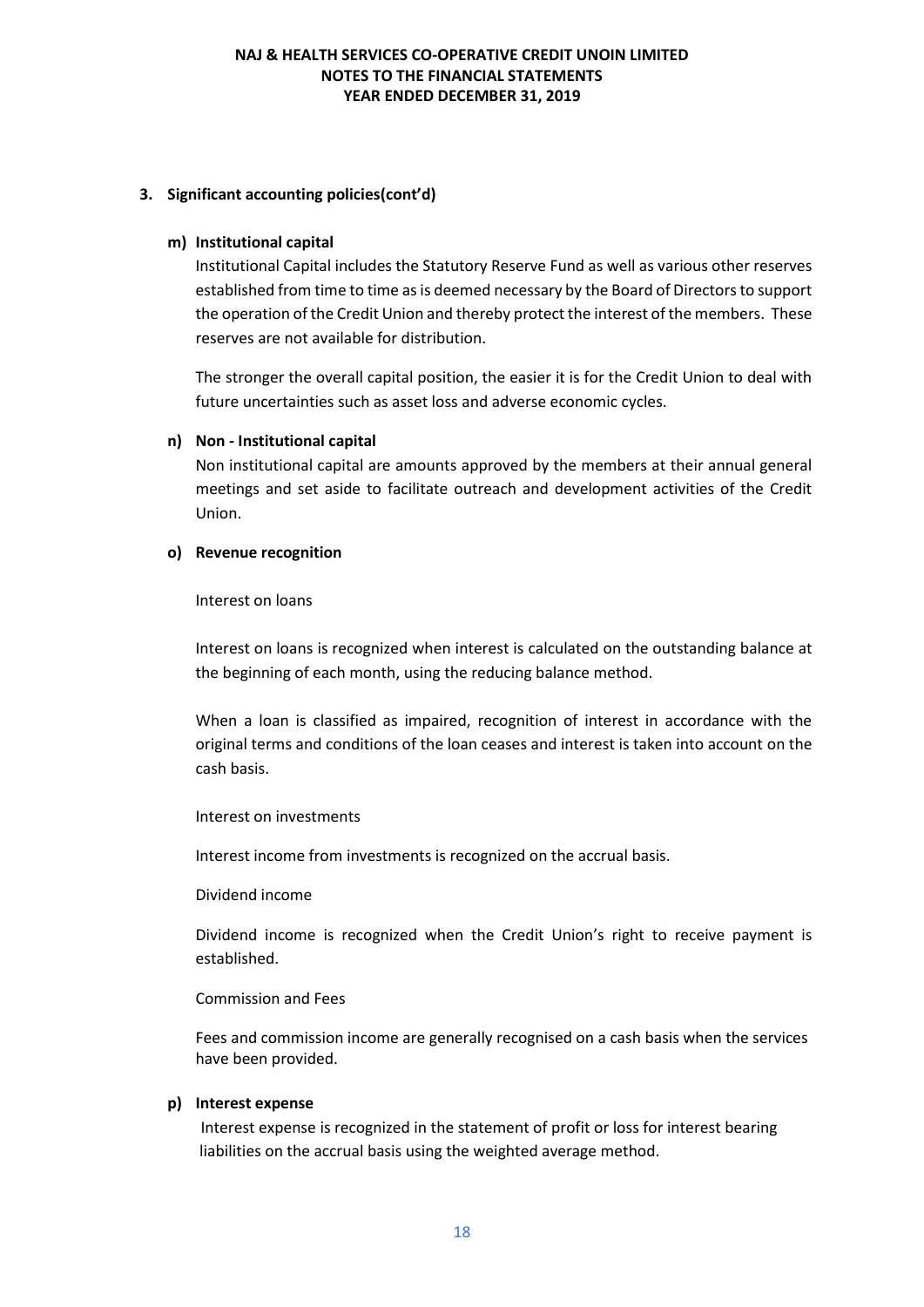#### **3. Significant accounting policies(cont'd)**

#### **q) Operating expense**

Operating expenses are recognized in profit or loss upon utilization of the service or as incurred.

#### **r) Allowance for loan Impairment**

The Credit Union recognizes loss allowances for expected credit loss on financial assets that are debt instruments and that are not measured at fair value through other comprehensive income.

An allowance for loan impairment is established based on lifetime expected credit loss (ECL) which is the ECL that result from all possible default events over the expected life of the loan. Loans for which a lifetime ELC is recognized but which are not credit impaired are referred to as 'stage 1'. If significant increase in credit risk since initial recognition is identified, the loan moves to 'stage 2', but is not yet credit impaired. If the loan is credit impaired it moves to 'stage 3'.

The loan loss provision is derived based on a model which takes account of, among other factors , the carrying amount and the recoverable amount, being the present value of expected cash flows, including amounts recoverable from guarantees and collateral, discounted at the original effective rate of interest of the loan and the probability of default.

Provision is calculated as follows:

State 1: 12 months loan repayments for loans 30 days past due

Stage 2: Principal & interest for loans 31-90 days past due

Stage 3: Principal only for loans over 90 days past due.

### **s) Regulatory provision**

In both current and prior year regulatory provisions are established for loans originated as a result of a review of the carrying value of loans in arrears and are derived based on the requirements stipulated by the Jamaica Co-operative Credit Union League Limited (JCCUL) provisioning policy of making full provision for loans in arrears over twelve (12)months. General provisions ranging from 10 % to 60% are established in respect of loans in arrears for two (2) to twelve months. Regulatory provision that exceeds International Financial Reporting Standards are dealt with in a non -distributable loan loss as an appropriation of undistributed surplus.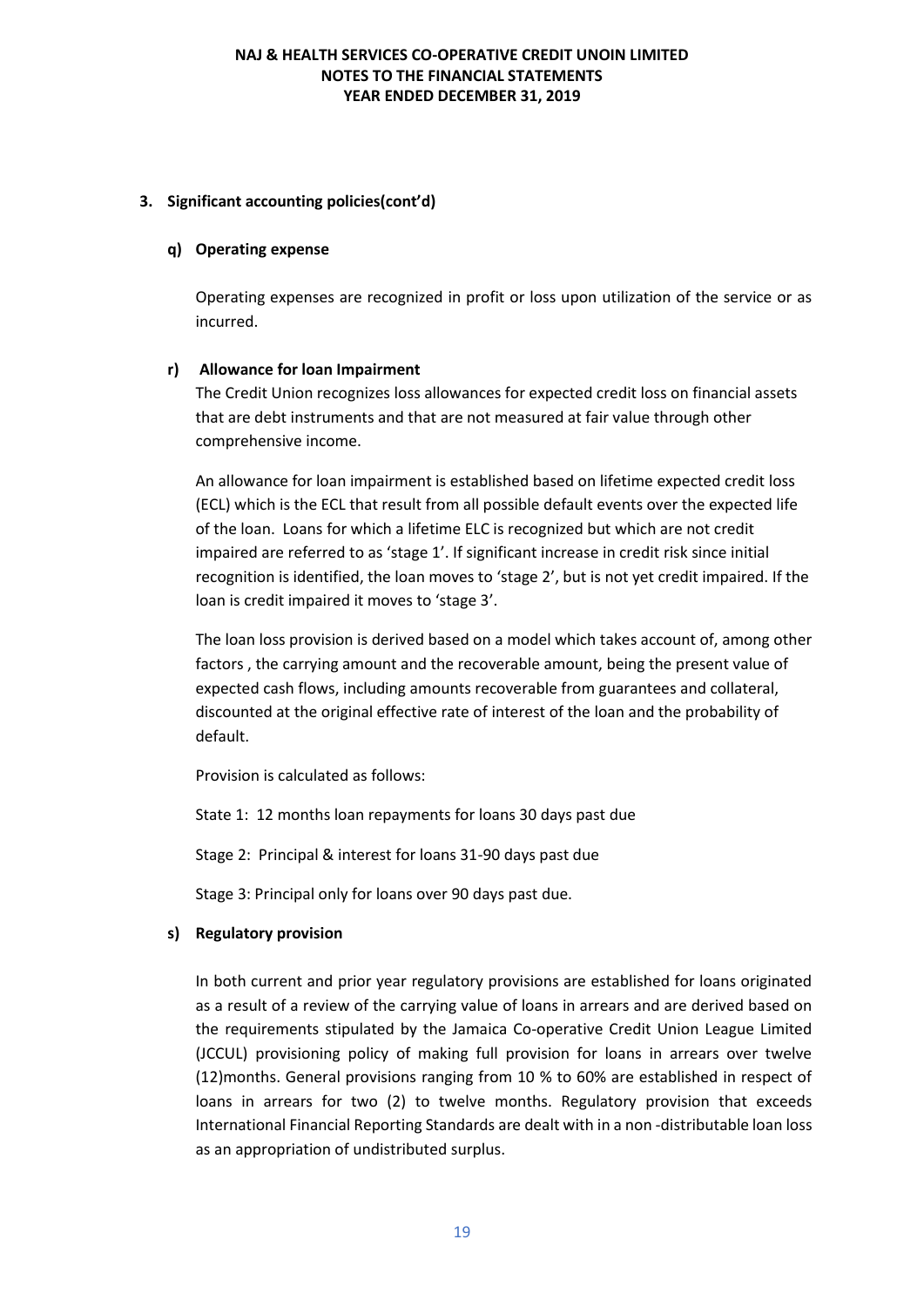### **3. Significant accounting policies(cont'd)**

### **t) Write-off**

Loans are written of (either partially or in full) when there is no reasonable expectation of recovering it in its entirety or a portion there of. This generally the case when the Credit Union determines that the borrower does not have assets or sources of income that could generate sufficient cash flows to repay the amount subject to write-off. This assessment is carried out at the individual asset level.

Recoveries of amounts written off could still be subject to enforcement activities in order to comply with the Credit Union's procedures for recovery of amounts due.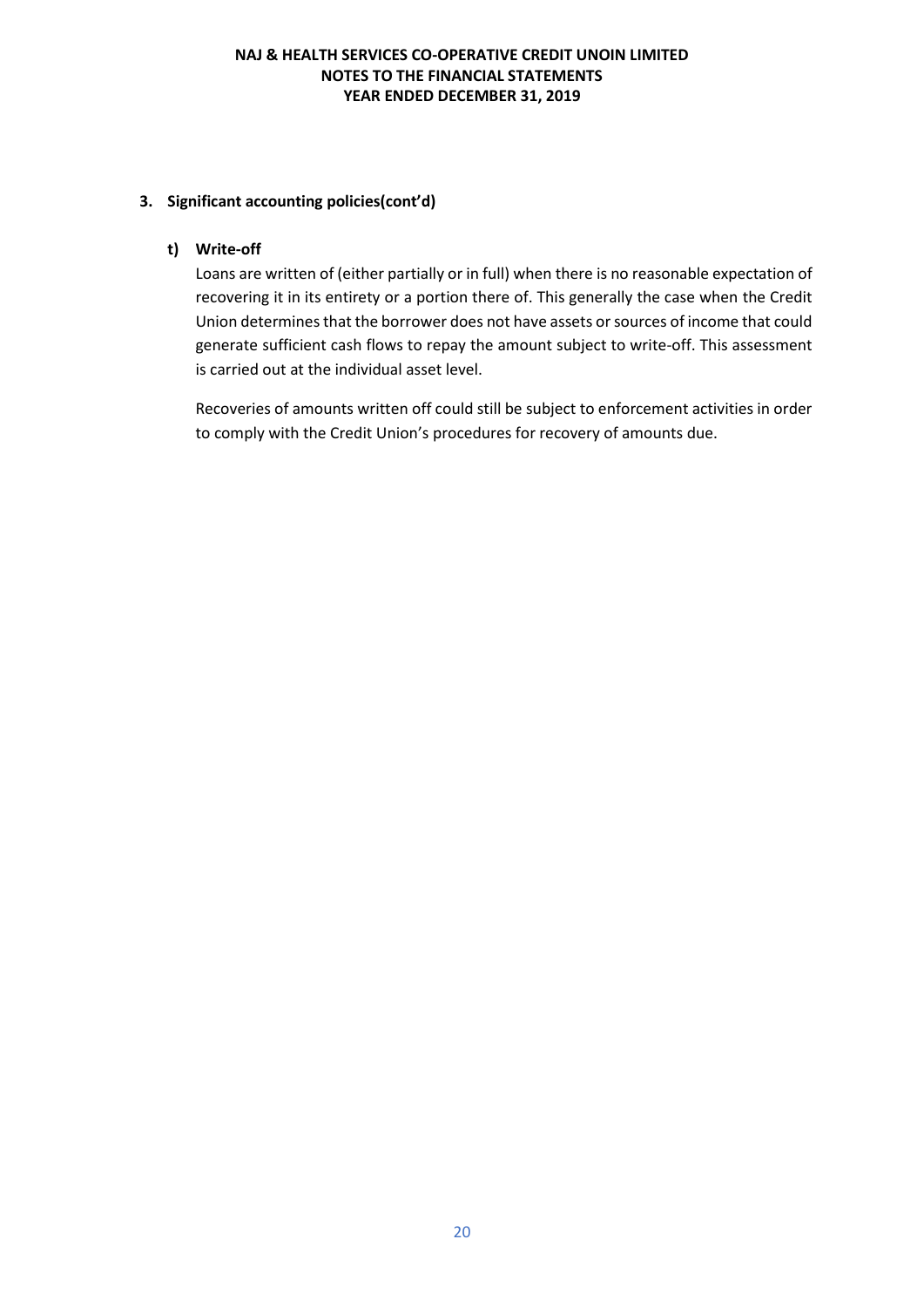#### **4. Financial risk management**

The Credit Union activities are related to the use of financial instruments which involves analysis, evaluation and management of risks. The Board of Director is responsible for the establishment of the risk management framework.

The Credit Union has exposure to the following risks from its use of financial instruments.

- Credit risk
- Liquidity risk
- Market risk

#### **a) Credit risk**

Credit risk is the risk of financial loss to the Credit Union if a member or counterparty to a financial instrument fails to meet its contractual obligations and arises primarily from the Credit Union's loans to members & debt instruments with other institutions.

#### Loans to members

The management of credit risk in respect of loans to members and guarantees is delegated to the Credit Committee. The Committee is responsible for oversight of the Credit Union's credit risk, including formulating credit policies, establishing the authorisation structure for the approval of credit

facilities, reviewing and assessing credit risk, limiting concentration of exposure to counterparties and developing and maintaining the Credit Union's risk grading. There is a documented credit policy in place which guides the Credit Union's credit review process.

### Exposure to credit risk

The carrying amount of financial assets represents the maximum exposure to credit risk (before recognition of collateral held) at the reporting date was:

|                              | 2019        | 2018        |
|------------------------------|-------------|-------------|
|                              | Ś           | S           |
| Loans to members             | 463,175,194 | 428,750,292 |
| Liquid assets $-$ earning    | 3,036,870   | 10,841,576  |
| <b>Financial investments</b> | 162,219,457 | 159,794,140 |
| Other assets                 | 10,538,142  | 8,283,527   |
|                              | 638,969,663 | 607,669,535 |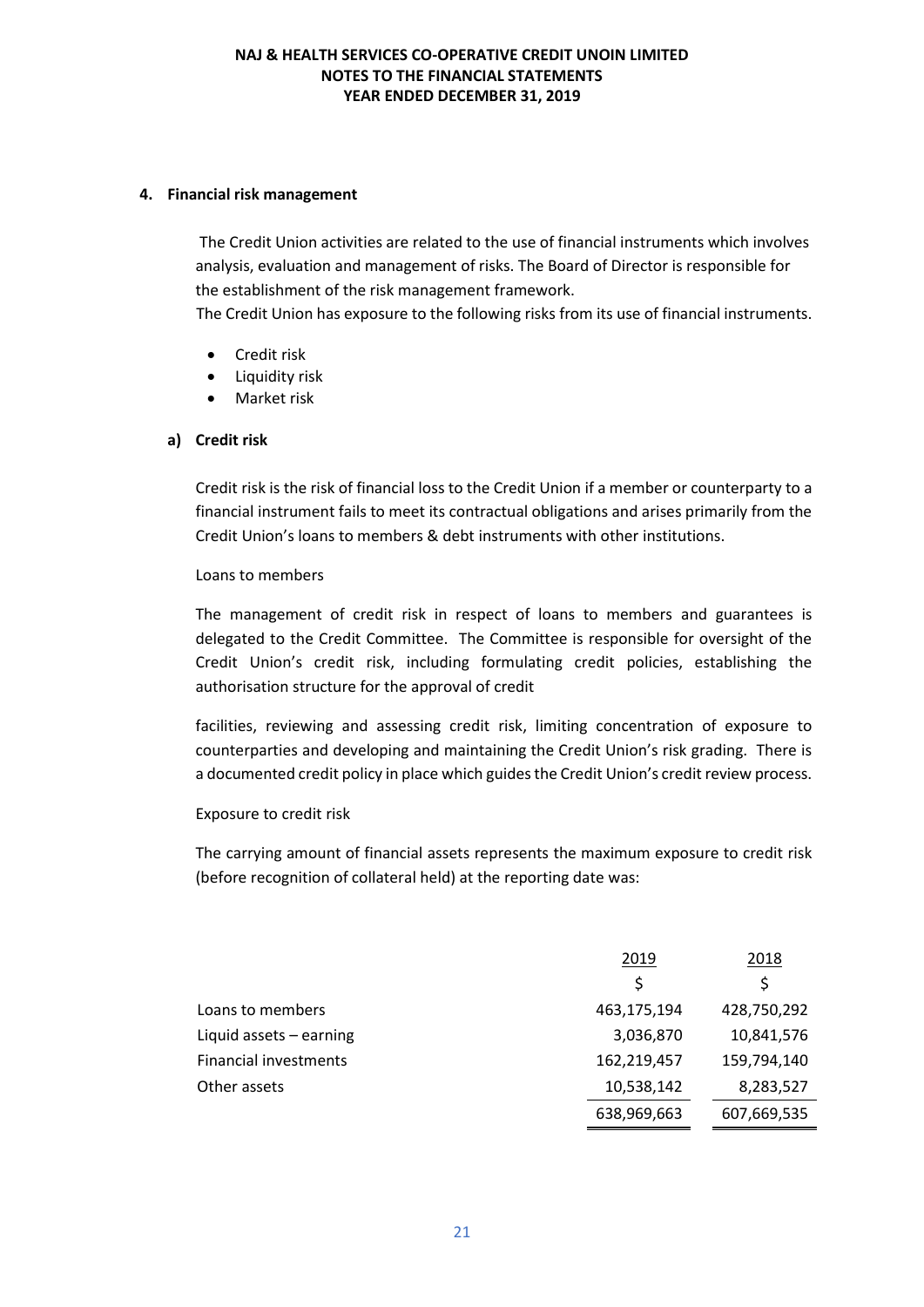#### **5. Financial risk management(cont'd)**

#### **b)** Liquidity risk

Liquidity risk is the risk that the Credit Union will encounter difficulty in meeting obligations for its financial liabilities. The Credit Union's approach to managing liquidity is to ensure, as far as possible, that it will always have sufficient funds to meet its obligations when due under both normal or stressed conditions. Prudent liquidity risk management which the Credit Union uses includes maintaining sufficient cash and marketable securities, monitoring future cash flows and liquidity on a daily basis.

The Credit Union is subject to a liquidity limit imposed by the Credit Union League and compliance is regularly monitored. The key measure used by the Credit Union for managing liquidity risk is the ratio of liquid assets to total savings deposit. For this purpose, liquid assets include, Loans which are expected to be repaid within the year, cash bank balances, deposits held with JCCUL and highly liquid investments which are readily converted into cash within three months. The liquid asset ratio at the reporting date was 0.28 (2018 0.41)

|                                             | 2019        | 2018        |
|---------------------------------------------|-------------|-------------|
|                                             | \$          | \$          |
| <b>Cash resources:</b>                      |             |             |
| Loans (after provision for loan impairment) | 5,882,473   | 1,132,968   |
| <b>Financial investments</b>                | 109,962,243 | 151,894,260 |
| Liquid assets                               | 3,036,870   | 10,841,576  |
| Other assets                                | 1,164,940   | 1,439,576   |
| Cash & bank balances                        | 11,991,525  | 10,230,383  |
|                                             | 132,038,051 | 175,538,763 |
|                                             |             |             |
| Saving deposits and other liabilities:      |             |             |
| Members' share capital                      | 216,696,006 | 195,517,903 |
| Members deposits                            | 248,470,337 | 232,103,254 |
| External loans                              | 307,708     | 280,612     |
| Payables & accruals                         | 2,152,260   | 3,711,487   |
|                                             | 467,626,311 | 431,613,256 |
|                                             |             |             |
| Ratio                                       | 0.28        | 0.41        |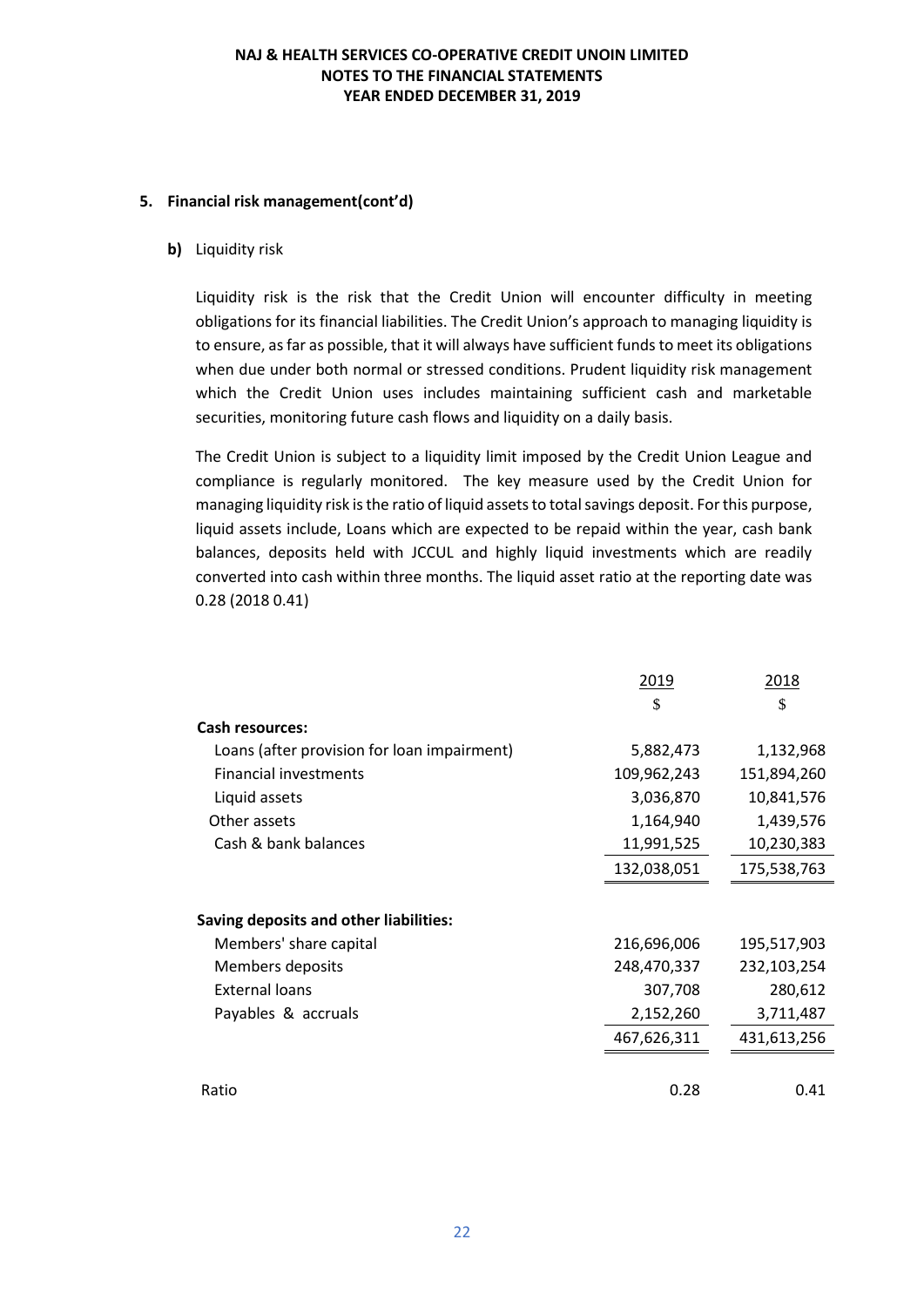### **4. Financial risk management(cont'd)**

#### Liquidity risk

The following table presents the undiscounted contractual maturities of financial liabilities, on the basis of their earliest possible contractual maturity.

|                        |                   |                      | 2019              |                          |                   |
|------------------------|-------------------|----------------------|-------------------|--------------------------|-------------------|
|                        | Within 1<br>month | $1$ to $3$<br>months | 3 to 12<br>months | 1 to 5 years             | Carrying<br>value |
|                        |                   | Ś                    | Ś                 | Ś                        |                   |
| Members' share capital | 215,616,961       | 1,079,045            | 57,548,314        | 60,199,973               | 334,444,293       |
| Members' deposits      | 144,355,218       | 87,748,036           |                   | $\overline{\phantom{0}}$ | 232,103,254       |
| <b>External Loans</b>  | 96,559            | 211,149              | 953,592.00        | 26,363,450               | 27,624,750        |
| Payables and accruals  | 2,152,260         |                      |                   |                          | 2,152,260         |
|                        | 362,220,998       | 89,038,230           | 58,501,906        | 86,563,423               | 596,324,557       |

|                        |                   |                      | 2018              |                          |                   |
|------------------------|-------------------|----------------------|-------------------|--------------------------|-------------------|
|                        | Within 1<br>month | $1$ to $3$<br>months | 3 to 12<br>months | 1 to 5 years             | Carrying<br>value |
|                        |                   | \$                   |                   |                          |                   |
| Members' share capital | 13,385,938        | 14,135,608           | 68,244,974        | 194,985,618              | 290,752,138       |
| Members' deposits      | 160,447,636       | 88,022,701           |                   | $\overline{\phantom{a}}$ | 248,470,337       |
| <b>External loans</b>  | 92,762            | 187,850              | 876,130.00        | 27,644,324               | 28,801,066        |
| Payables and accruals  | 3,711,487         |                      |                   |                          | 3,711,487         |
|                        | 177,637,823       | 102,346,159          | 69,121,104        | 222,629,942              | 571,735,028       |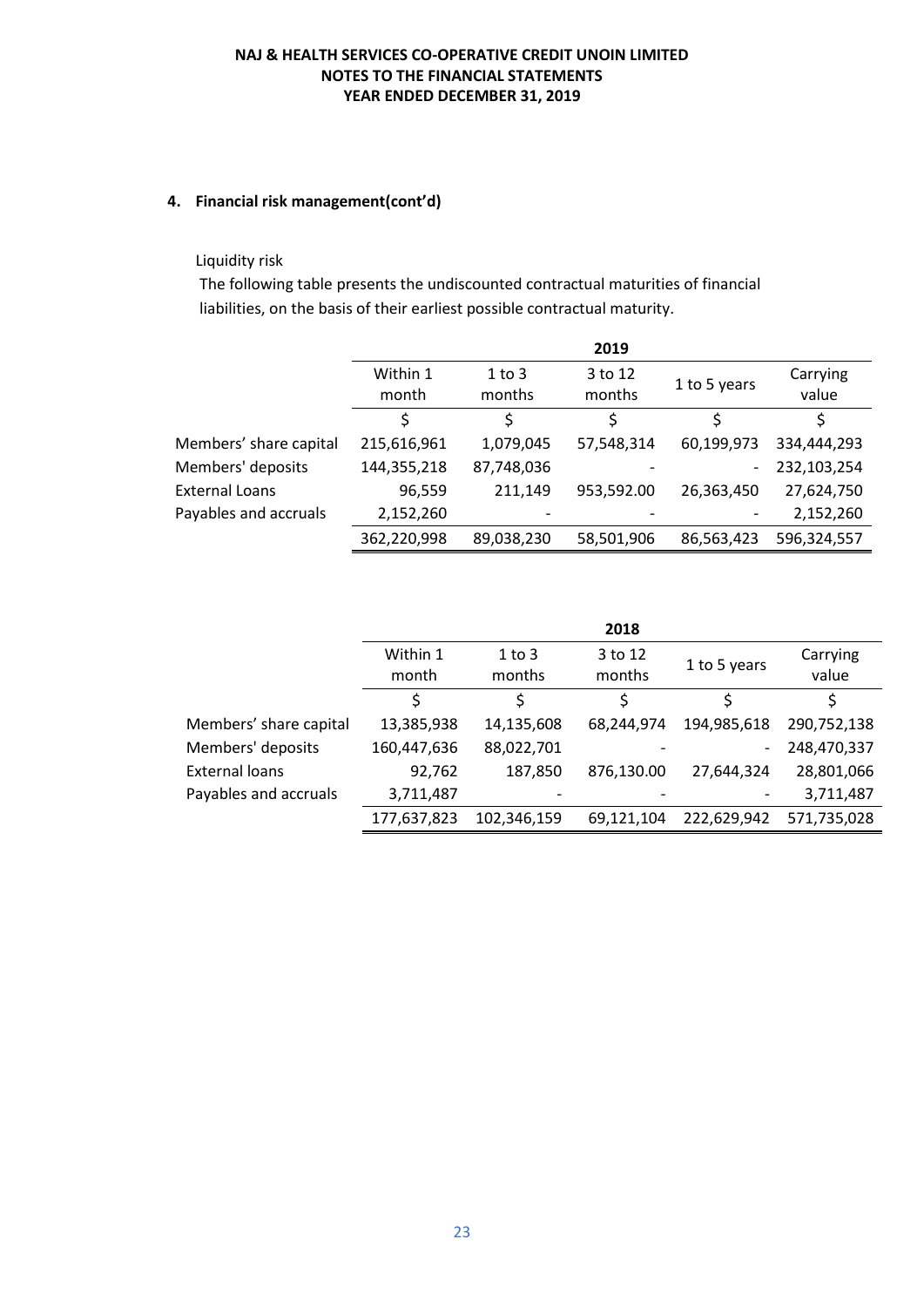#### **4. Financial risk management(cont'd)**

#### **c)** Market risk

Market risk is the risk that the fair value or future cash flows of a financial instrument will fluctuate as a result of changes in market prices. These arise mainly from changes in interest rate and equity prices and will affect the Credit Union's income or the value of its holdings of financial instruments. The objective of market risk management is to manage and control market risk exposures within acceptable parameters, while optimising the return on risk. Market risk exposures are measured using sensitivity analysis.

There has been no change to the Credit Union's exposure to market risks or the manner in which it manages and measures the risk.

#### Currency risk

Currency risk is the risk that the market value of, or the cash flows from, financial instruments will vary because of exchange rate fluctuations. The Credit Union does not deal in foreign currencies nor currently hold any securities denominated in foreign currencies. There is therefore no exposure to currency risk at this time.

#### Interest rate risk

Interest rate risk is the risk of loss from fluctuations in the future cash flows or fair values of financial instrument because of a change in market interest rates. It arises when there is a mismatch between interest-earning assets and interest-bearing liabilities which are subject to interest rate adjustments within a specified period. It can be reflected as a loss of future net interest income and/or a loss of current market values. Interest rate risk is managed by holding primarily fixed rate financial instruments. The Credit Union exposure to interest rate risk at the reporting date was as follows:

|                              |               | 2019            |             |             |
|------------------------------|---------------|-----------------|-------------|-------------|
|                              | Within 3      | 3 to 12         | Over 12     | Carrying    |
|                              | months        | months          | months      | value       |
| Assets                       | \$            | \$              | \$          | \$          |
| Loans                        | 5,882,473     | 12,504,835      | 444,787,886 | 463,175,194 |
| Liquid assets                | 3,036,870     |                 |             | 3,036,870   |
| <b>Financial investments</b> | 109,962,243   | 1,863,140       | 47,968,757  | 159,794,140 |
|                              | 118,881,586   | 14,367,975      | 492,756,643 | 626,006,204 |
| Liabilities                  |               |                 |             |             |
| Savings deposits             | 144,355,218   | 87,748,036      |             | 232,103,254 |
| Members' shares              | 215,616,961   | 1,079,045.00    | 117,748,287 | 334,444,293 |
| <b>External Loans</b>        | 307,708       | 953,592         | 26,363,450  | 27,624,750  |
|                              | 360,279,887   | 89,780,673      | 144,111,737 | 594,172,297 |
|                              |               |                 |             |             |
| Total interest rate gap      | (241,398,301) | (75,412,698)    | 348,644,906 | 31,833,907  |
| Cumulative gap               | (241,398,301) | (316, 810, 999) | 31,833,907  |             |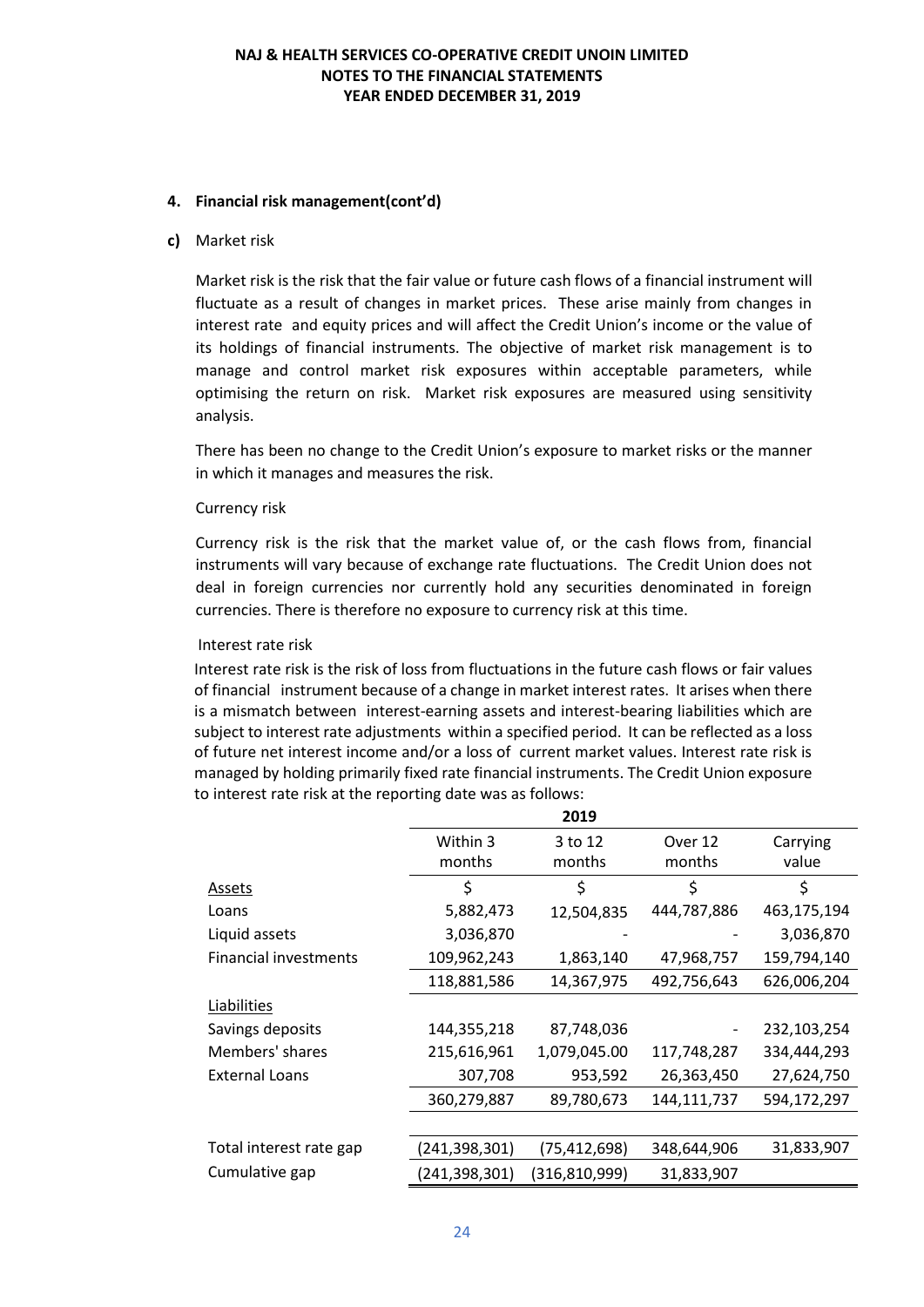# **4. Financial risk management(cont'd)**

Interest rate risk(cont'd)

|                              |               | 2018          |             |             |
|------------------------------|---------------|---------------|-------------|-------------|
|                              | Within 3      | 3 to 12       | Over 12     | Carrying    |
|                              | months        | months        | months      | value       |
| Assets                       | \$            | \$            | \$          | \$          |
| Loans                        | 1,132,968     | 11,047,853    | 416,569,471 | 428,750,292 |
| Liquid assets                | 10,841,576    |               |             | 10,841,576  |
| <b>Financial investments</b> | 151,894,260   | 1,932,200     | 8,392,997   | 162,219,457 |
|                              | 163,868,804   | 12,980,053    | 424,962,468 | 601,811,325 |
| Liabilities                  |               |               |             |             |
| Savings deposits             | 160,447,636   | 88,022,701    |             | 248,470,337 |
| Members' shares              | 191,148,863   | 4,369,040     | 118,969,916 | 314,487,819 |
| <b>External Loans</b>        | 280,612       | 876,130       | 27,644,324  | 28,801,066  |
|                              | 351,877,111   | 93,267,871    | 146,614,240 | 591,759,222 |
|                              |               |               |             |             |
| Total interest rate gap      | (188,008,307) | (80,287,818)  | 278,348,228 | 10,052,103  |
| Cumulative gap               | (188,008,307) | (268,296,125) | 10,052,103  |             |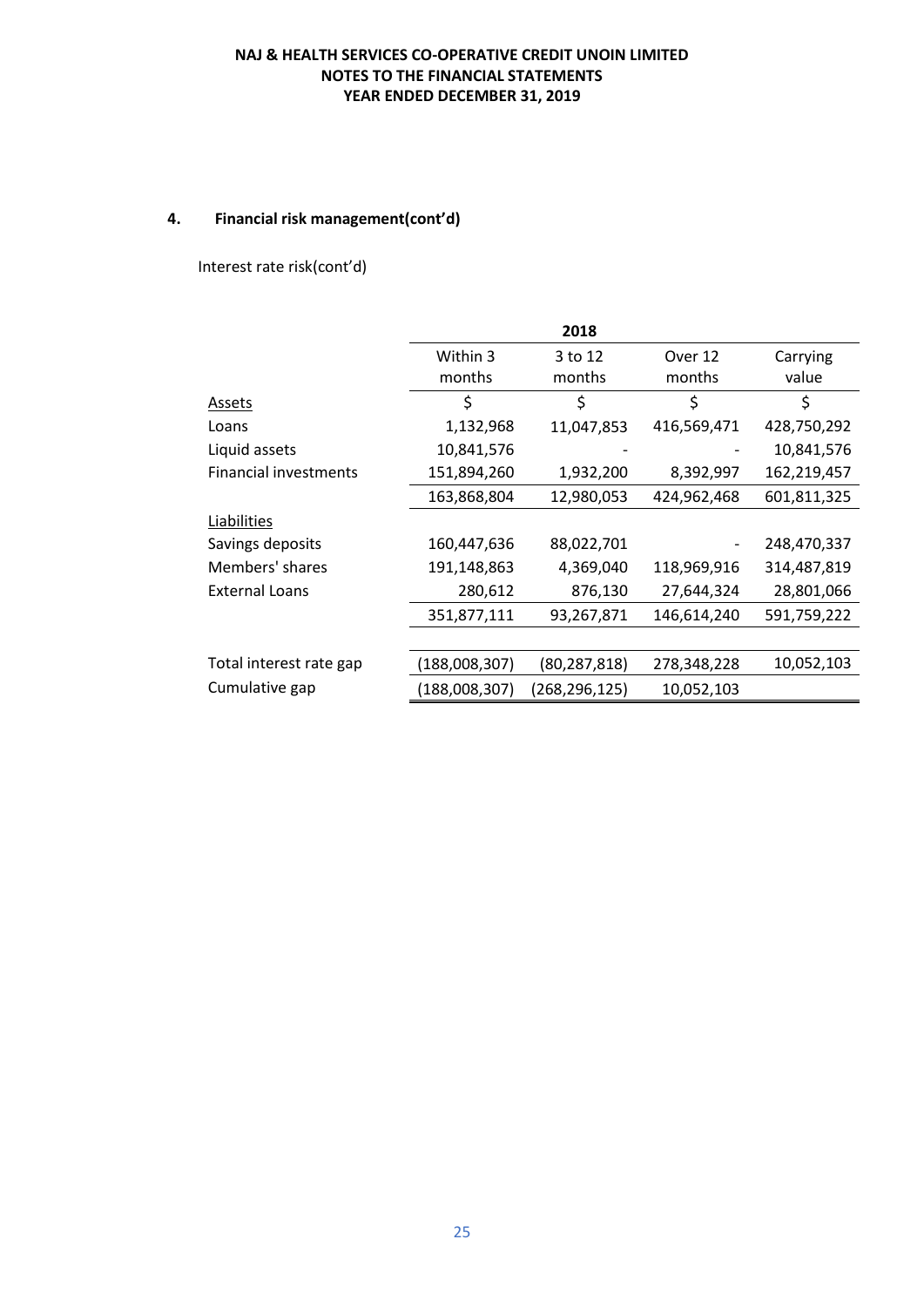#### **5. Operational risk**

Operational risk is the risk of direct or indirect loss arising from a wide variety of causes associated with the Credit Union's processes, personnel, technology and infrastructure and from external factors other than financial risks such as arising from legal and regulatory requirements and generally accepted standards of corporate behaviour. The Credit Union's objective when managing operational risk so as to balance the avoidance of financial loss and damages to its reputation with overall cost effectiveness and to avoid control procedures that restrict initiative and creativity.

The primary responsibility for the development and implementation of control to identity operational risk is assigned to the Board of Directors. This responsibility is supported by overall co-operative standards for the management of operational risk in following areas:

Requirements for periodic assessment of operational risk faced, and the adequacy of controls and procedure to address the risks identified.

Requirements for the appropriate segregation of duties, including the independent authorisation of transactions;

Compliance with regulatory and other legal requirements;

Documentation of controls and procedures;

Requirements for the reporting of operational losses and proposed remedial action;

Development of contingency plans;

Ethical and business standards;

Risk, mitigation, including insurance where this is effective;

Compliance with the Credit Union's policies is supported by a programme of periodic reviews;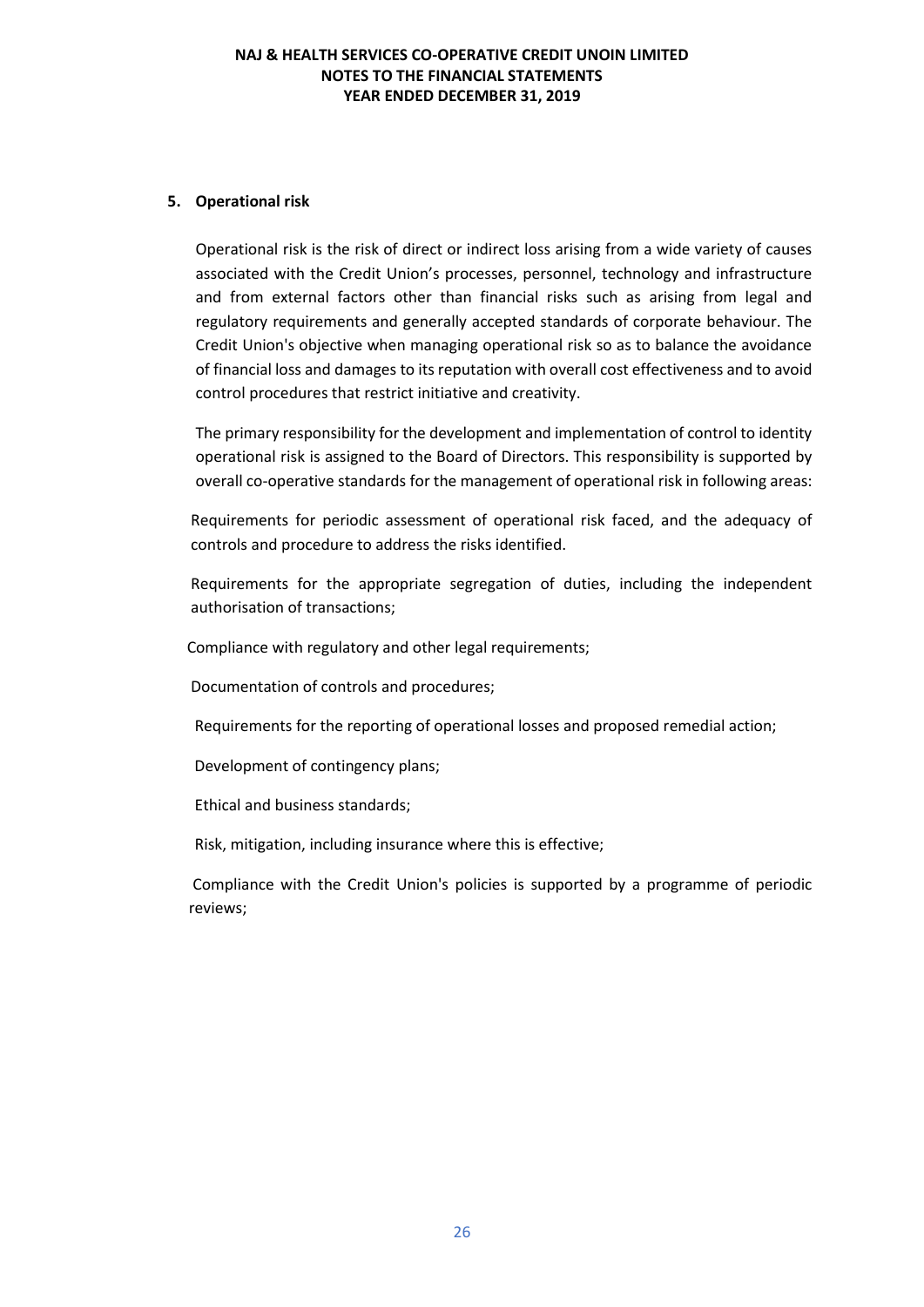#### **Capital management**

The Credit Union's objectives when managing capital are to safeguard the Credit Union's ability to continue as a going concern. The Credit Union defines its capital as Permanent share capital, institutional capital and special reserve. Its dividend pay-out is made taking into account the maintenance of an adequate capital base. The Credit Union is required by the Jamaica Co- operative League Limited to maintain its institutional capital at a minimum of 8 % of total assets. At the statement of financial position date, this ratio was 17% (2018:- 17 %) which is in compliance with the requirements.

#### **Insurance**

The Credit Union has in place the following insurance coverage which are deemed adequate:

- Fidelity bond
- Life savings & loan protection
- General all risks

#### **Related party balances**

At December 31, 2019, 18 members of the Credit Union's Board of Directors, Committee members and key management personnel had savings and loans inclusive of interest as stated below:

|                               | 2019       | 2018       |
|-------------------------------|------------|------------|
|                               |            |            |
| <b>Savings</b>                | 17,531,811 | 19,537,324 |
| Loans (inclusive of interest) | 54,199,547 | 76,338,265 |

During the year, no director nor committee member received any loan which necessitated a waiver of the loan policy.

#### **Collaterals**

The Credit Union holds collateral against loans to members in the form of mortgage interests over property, lien over motor vehicles, other registered securities over assets, hypothecation of shares held in the Credit Union and guarantees. Estimates of fair values are based on value of collateral assessed at the time of borrowing and are generally not

updated except when a loan is individually assessed as impaired.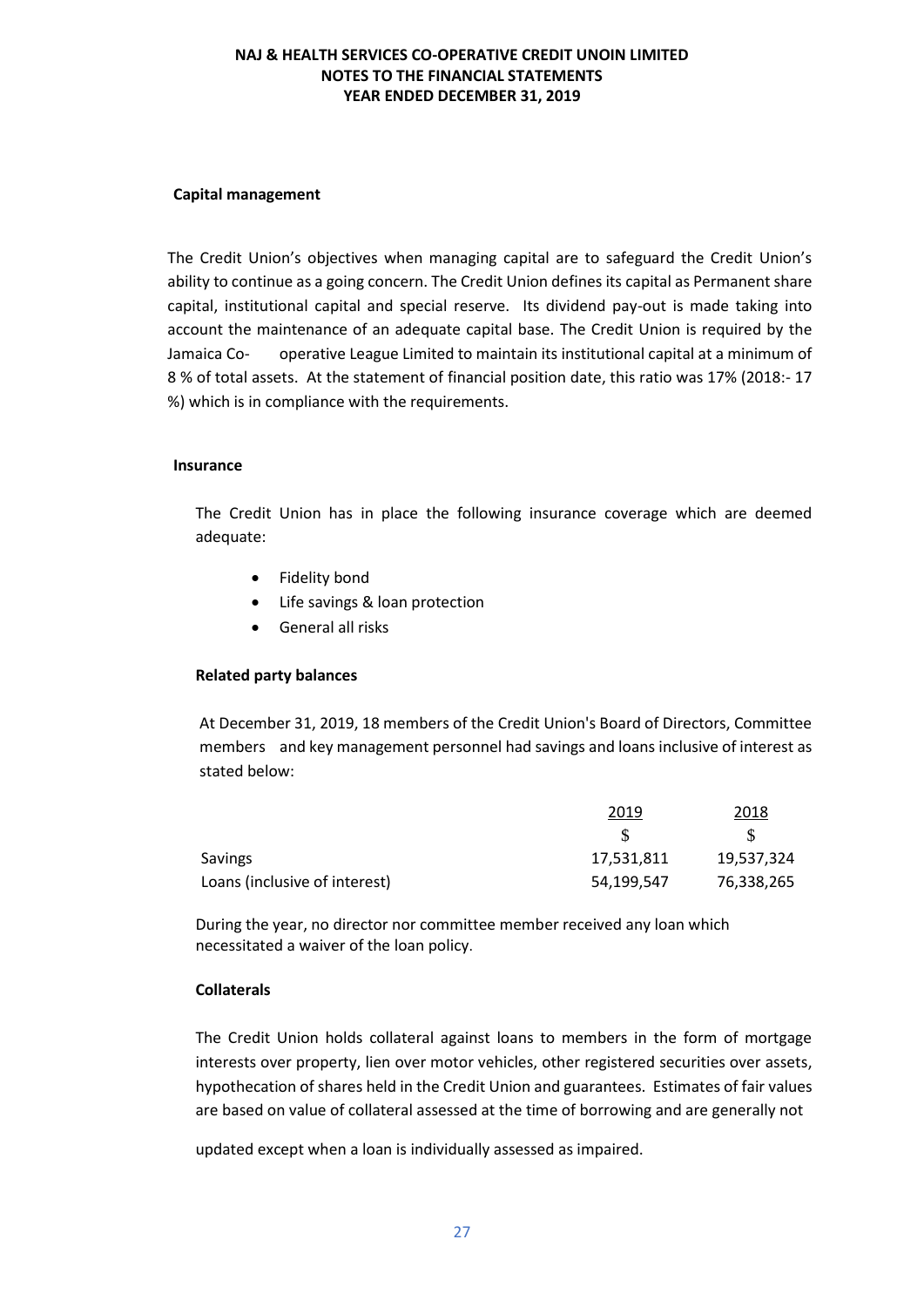# **6. Financial investments**

|                                    |                    |                   | <b>Maturity Schedule</b><br>2019 |                   |
|------------------------------------|--------------------|-------------------|----------------------------------|-------------------|
|                                    | Within 3<br>months | 3 to 12<br>months | 1 to 5 years                     | Carrying<br>value |
|                                    | Current            |                   | Non-current                      | 2019              |
| <b>Equity Instruments-Unquoted</b> | \$                 | \$                | \$                               | \$                |
| Permanent shares                   |                    |                   | 2,007,555                        | 2,007,555         |
| Ordinary shares                    |                    |                   | 430,480                          | 430,480           |
| Ordinary shares                    |                    |                   | 500,000                          | 500,000           |
| <b>Equity Instruments-Quoted</b>   |                    |                   |                                  |                   |
| Ordinary shares                    |                    |                   | 4,125,114                        | 4,125,114         |
| <b>Debt Instruments</b>            |                    |                   |                                  |                   |
| Fixed term deposit                 | 10,009,569         |                   |                                  | 10,009,569        |
| Mortgage Fund                      |                    |                   |                                  |                   |
| <b>CU Premium</b>                  | 141,884,691        |                   |                                  | 141,884,691       |
| Income portfolio                   |                    |                   | 899,203                          | 899,203           |
| Investment in unit trust           |                    | 1,932,200         |                                  | 1,932,200         |
| Capital Growth Fund                |                    |                   | 430,645                          | 430,645           |
|                                    | 151,894,260        | 1,932,200         | 8,392,997                        | 162,219,457       |

|                                    |                    |                   | <b>Maturity Schedule</b><br>2018 |                   |
|------------------------------------|--------------------|-------------------|----------------------------------|-------------------|
|                                    | Within 3<br>months | 3 to 12<br>months | 1 to 5 years                     | Carrying<br>value |
|                                    | Current            |                   | Non-current                      | 2018              |
| <b>Equity Instruments-Unquoted</b> | \$                 | \$                | \$                               | \$                |
| Permanent shares                   |                    |                   | 2,007,555                        | 2,007,555         |
| Ordinary shares                    |                    |                   | 430,480                          | 430,480           |
| <b>Shares</b>                      |                    |                   | 500,000                          | 500,000           |
| <b>Equity Instruments-Quoted</b>   |                    |                   |                                  |                   |
| Ordinary shares                    |                    |                   | 3,130,337                        | 3,130,337         |
| <b>Debt Instruments</b>            |                    |                   |                                  |                   |
| Fixed term deposit                 | 10,881,780         |                   |                                  | 10,881,780        |
| Mortgage Fund                      |                    |                   | 1,778                            | 1,778             |
| <b>CU Premium</b>                  |                    |                   | 41,898,607                       | 41,898,607        |
| <b>Cumax Money Market Fund</b>     | 99,080,463         |                   |                                  | 99,080,463        |
| Investment in unit trust           |                    | 1,863,140         |                                  | 1,863,140         |
|                                    | 109,962,243        | 1,863,140         | 47,968,757                       | 159,794,140       |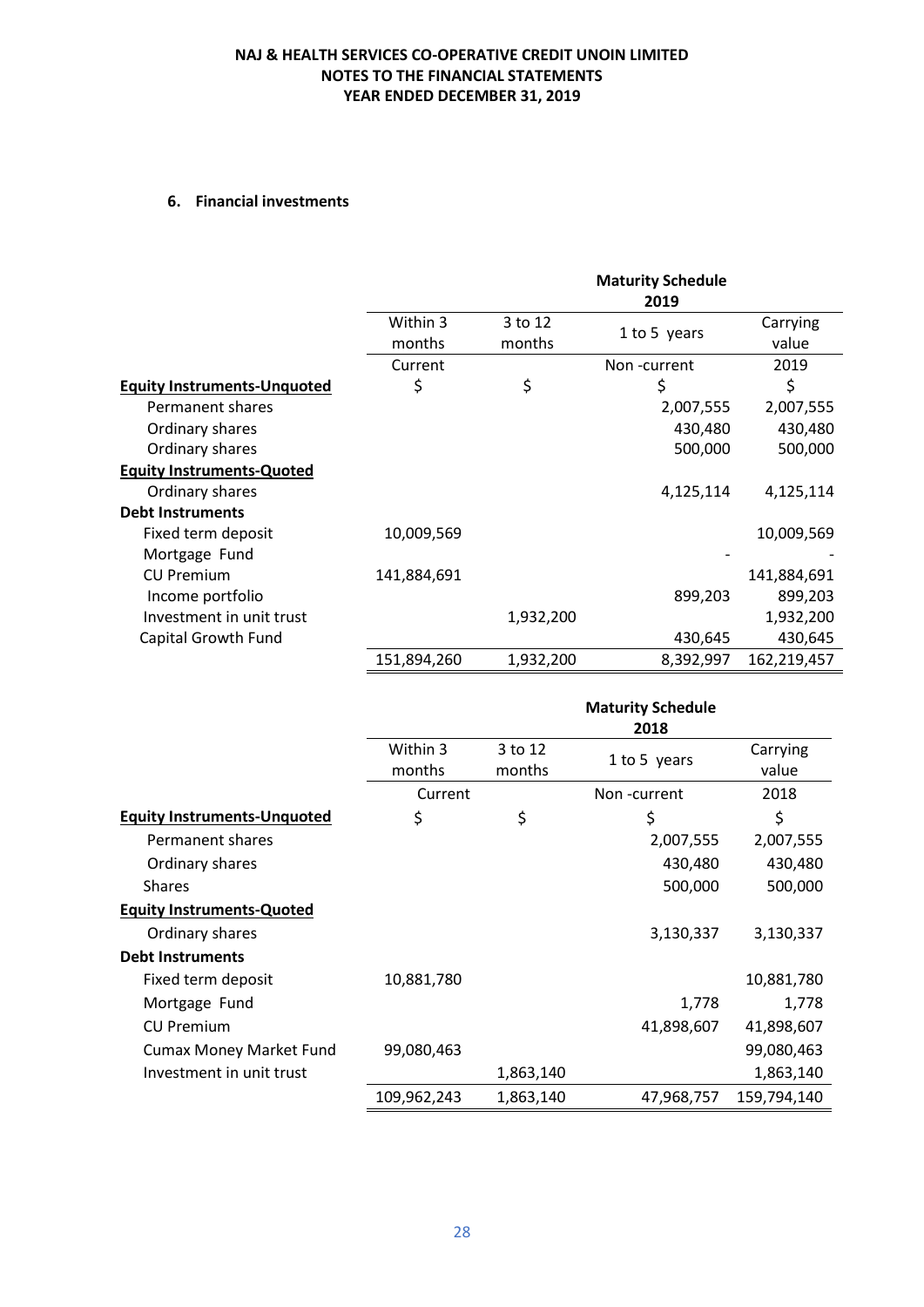# **7. Loans originated**

| Within 3    | 3 to 12       | $1$ to 5    | Over 5      | Total                                        |
|-------------|---------------|-------------|-------------|----------------------------------------------|
| Months      | <b>Months</b> | Years       | Years       | Value                                        |
| Current     |               |             | 2018        |                                              |
| \$          | S             |             | S           | Ś                                            |
| 3,188,403   | 13,067,573    | 200,715,061 | 244,072,825 | 461,043,862                                  |
| 4,537,514   |               |             |             | 4,537,514                                    |
| (1,843,444) | (562, 738)    |             |             | (2,406,182)                                  |
| 5,882,473   | 12,504,835    | 200,715,061 | 244,072,825 | 463,175,194                                  |
|             |               |             |             | <b>Maturity schedule 2019</b><br>Non-current |

| $\cdot$                      | <b>Maturity schedule 2018</b> |               |             |             |             |  |  |
|------------------------------|-------------------------------|---------------|-------------|-------------|-------------|--|--|
|                              | Within 3                      | 3 to 12       | $1$ to 5    | Over 5      | Total       |  |  |
|                              | <b>Months</b>                 | Months        | Years       | Years       | Value       |  |  |
|                              | Current                       |               | Non-current | 2019        |             |  |  |
|                              | Ś                             |               | \$          |             | \$          |  |  |
| Principal                    | 3,072,411                     | 12,225,646    | 201,220,603 | 215,348,868 | 431,867,528 |  |  |
| Interest receivable          | 1,960,402                     |               |             |             | 1,960,402   |  |  |
| Less provision for loan loss | (3,899,845)                   | (1, 177, 793) |             |             | (5,077,638) |  |  |
| Carrying value               | 1,132,968                     | 11,047,853    | 201,220,603 | 215,348,868 | 428,750,292 |  |  |

### **Movement in loan loss provision**

|                                                  | 2019        | <u> 2018 </u> |
|--------------------------------------------------|-------------|---------------|
|                                                  |             |               |
| Allowance for loan loss at the beginning of year | 5,077,638   | 3,784,501     |
| Increase/(decrease) in provision                 | (2,671,456) | 1,293,137     |
| Net provision at December 31,                    | 2,406,182   | 5,077,638     |

#### **Summary of delinquent loans**

|                                | $\cdot$ | 2019        | 2018        |
|--------------------------------|---------|-------------|-------------|
|                                |         | \$          | \$          |
| Neither past due nor impaired  |         | 408,170,137 | 368,517,127 |
| Past due but not impaired:     |         |             |             |
| Less than 2 months             |         | 46,614,220  | 58,339,659  |
| 2 to 3 months                  |         | 3,518,490   | 2,314,663   |
| 4 to 6 months                  |         | 4,296,775   | 4,021,907   |
| 7 to 12 months                 |         | 850,422     | 634,574     |
| Less provision for loan losses |         | (2,406,182) | (5,077,638) |
|                                |         | 461,043,862 | 428,750,292 |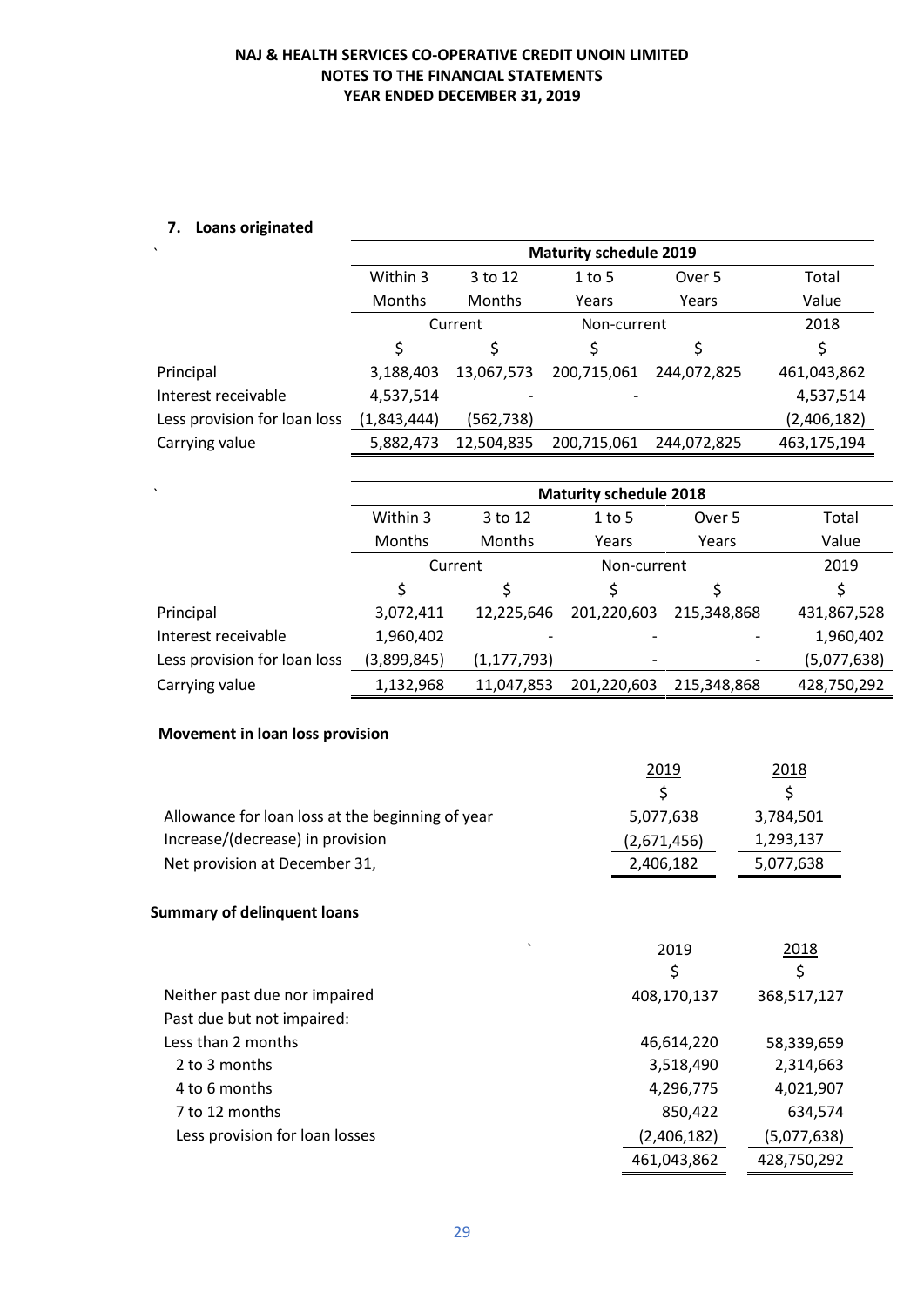#### **7. Loans originated(cont'd)**

#### **Provision for loan loss**

The credit union provides for loan loss using the expected credit loss model. A the reporting date the provision for loan loss was as follows:

| 2019          |               |               |                    |                   |  |
|---------------|---------------|---------------|--------------------|-------------------|--|
|               |               | <b>Number</b> |                    |                   |  |
|               |               | οf            | <b>Expected</b>    | <b>Calculated</b> |  |
| <b>Stages</b> | <b>Aging</b>  | Loans         | <b>Credit Loss</b> | <b>Provision</b>  |  |
|               |               |               |                    |                   |  |
|               | Less than 2   |               |                    |                   |  |
| Stage 1       | months        | 473           | 35,856,133         | 1,704,193         |  |
| Stage 2       | 2 - 3 months  | 27            | 1,176,006          | 139,251           |  |
| Stage 3       | over 3 months | 39            | 4,212,697          | 562,738           |  |
| Total         |               | 539           | 41,244,836         | 2,406,182         |  |

|               | 2010          |                              |                                       |                                       |  |  |  |
|---------------|---------------|------------------------------|---------------------------------------|---------------------------------------|--|--|--|
| <b>Stages</b> | <b>Aging</b>  | <b>Number</b><br>οf<br>Loans | <b>Expected</b><br><b>Credit Loss</b> | <b>Calculated</b><br><b>Provision</b> |  |  |  |
|               |               |                              |                                       |                                       |  |  |  |
|               | Less than 2   |                              |                                       |                                       |  |  |  |
| Stage 1       | months        | 501                          | 95,690,021                            | 3,833,476                             |  |  |  |
| Stage 2       | 2 - 3 months  | 6                            | 477,862                               | 66,369                                |  |  |  |
| Stage 3       | over 3 months | 19                           | 1,177,792                             | 1,177,793                             |  |  |  |
| Total         |               | 526                          | 97,345,675                            | 5,077,638                             |  |  |  |

 $2018$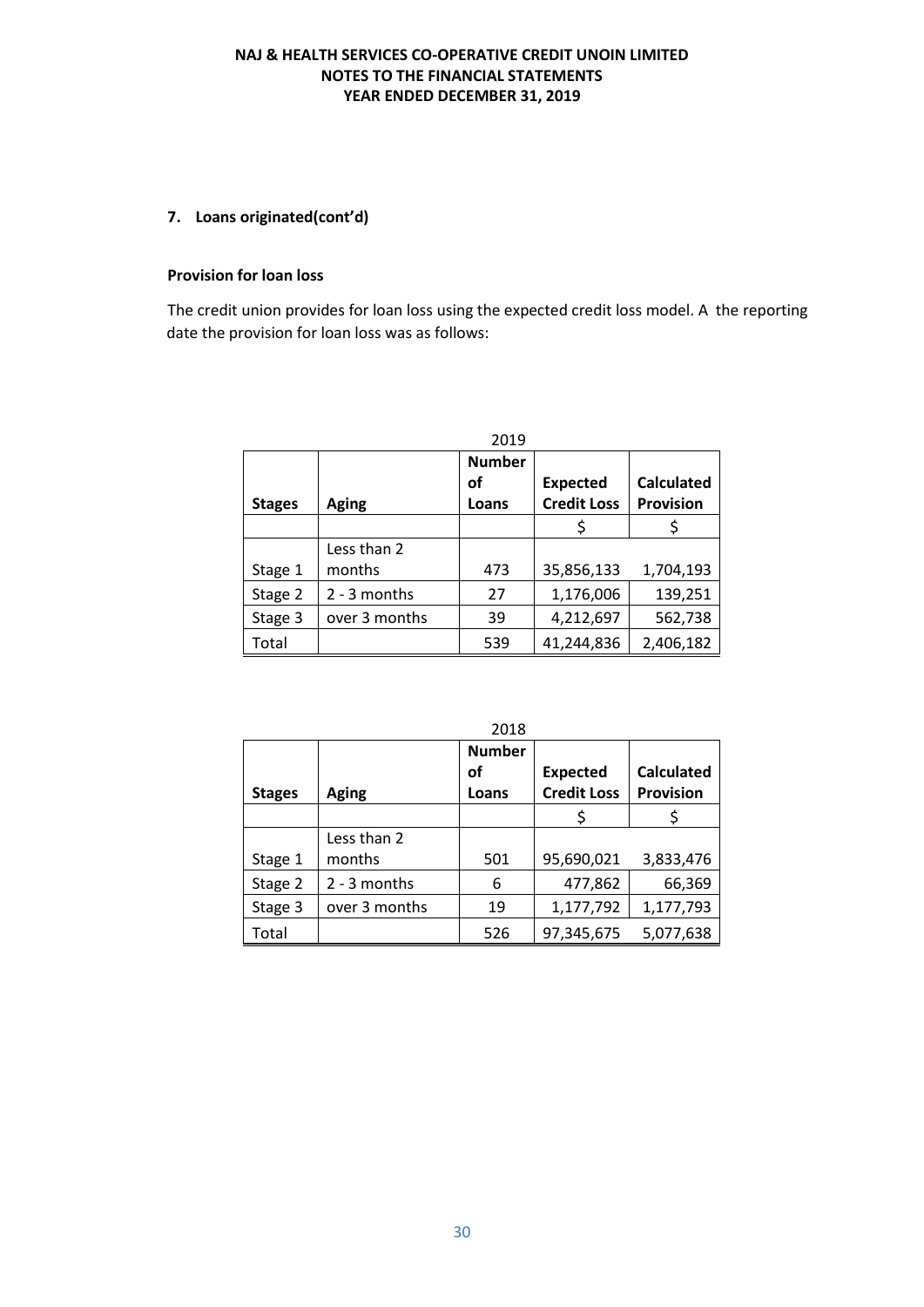### 7. **Loans originated(cont'd)**

#### **Provision for loan loss(cont'd)**

Provision required by the rules of the Jamaica Co-operative Credit Union League Limited are stated below for comparative purposes.

|                          | <b>December 31,2019</b>                   |                                            |                        |                 |                  |      |  |
|--------------------------|-------------------------------------------|--------------------------------------------|------------------------|-----------------|------------------|------|--|
| <b>Months in Arrears</b> | <b>Total</b><br><b>Number</b><br>of loans | <b>Total</b><br><b>Delinquent</b><br>loans | <b>Savings</b><br>Held | <b>Exposure</b> | <b>Provision</b> |      |  |
|                          |                                           | Ś                                          |                        | \$              | \$               | %    |  |
| Less than 2<br>months    | 122                                       | 46,614,220                                 | 84,556,065             | (37, 941, 845)  |                  |      |  |
| 2-3 months               | 9                                         | 3,518,490                                  | 5,913,684              | (2,395,194)     | 351,849          | 10%  |  |
| 4-6 months               | 7                                         | 4,296,775                                  | 5,506,612              | (1,209,837)     | 1,289,033        | 30%  |  |
| $7 - 12$ months          | 4                                         | 850,422                                    | 1,095,108              | (244, 686)      | 510,253          | 60%  |  |
| Over 12 months           |                                           |                                            |                        |                 |                  | 100% |  |
| Totals                   | 142                                       | 55,279,907                                 | 97,071,469             | (41,791,562)    | 2,151,135        |      |  |

|                          | <b>December 31,2018</b>                   |                                            |                        |                 |                  |      |  |
|--------------------------|-------------------------------------------|--------------------------------------------|------------------------|-----------------|------------------|------|--|
| <b>Months in Arrears</b> | <b>Total</b><br><b>Number</b><br>of loans | <b>Total</b><br><b>Delinquent</b><br>loans | <b>Savings</b><br>Held | <b>Exposure</b> | <b>Provision</b> |      |  |
|                          |                                           | \$                                         | \$                     | \$              | \$               | %    |  |
| Less than 2<br>months    | 122                                       | 58,339,659                                 | 106,099,069            | (47, 759, 410)  |                  |      |  |
| 2-3 months               | 6                                         | 2,314,663                                  | 2,906,610              | (591, 947)      | 231,466          | 10%  |  |
| 4-6 months               | 7                                         | 4,021,907                                  | 4,611,698              | (589, 791)      | 1,206,572        | 30%  |  |
| 7-12 months              | 4                                         | 634,573                                    | 374,641                | 259,932         | 380,744          | 60%  |  |
| Over 12 months           |                                           |                                            |                        |                 |                  | 100% |  |
| Totals                   | 139                                       | 65,310,802                                 | 113,992,018            | (48,681,216)    | 1,818,782        |      |  |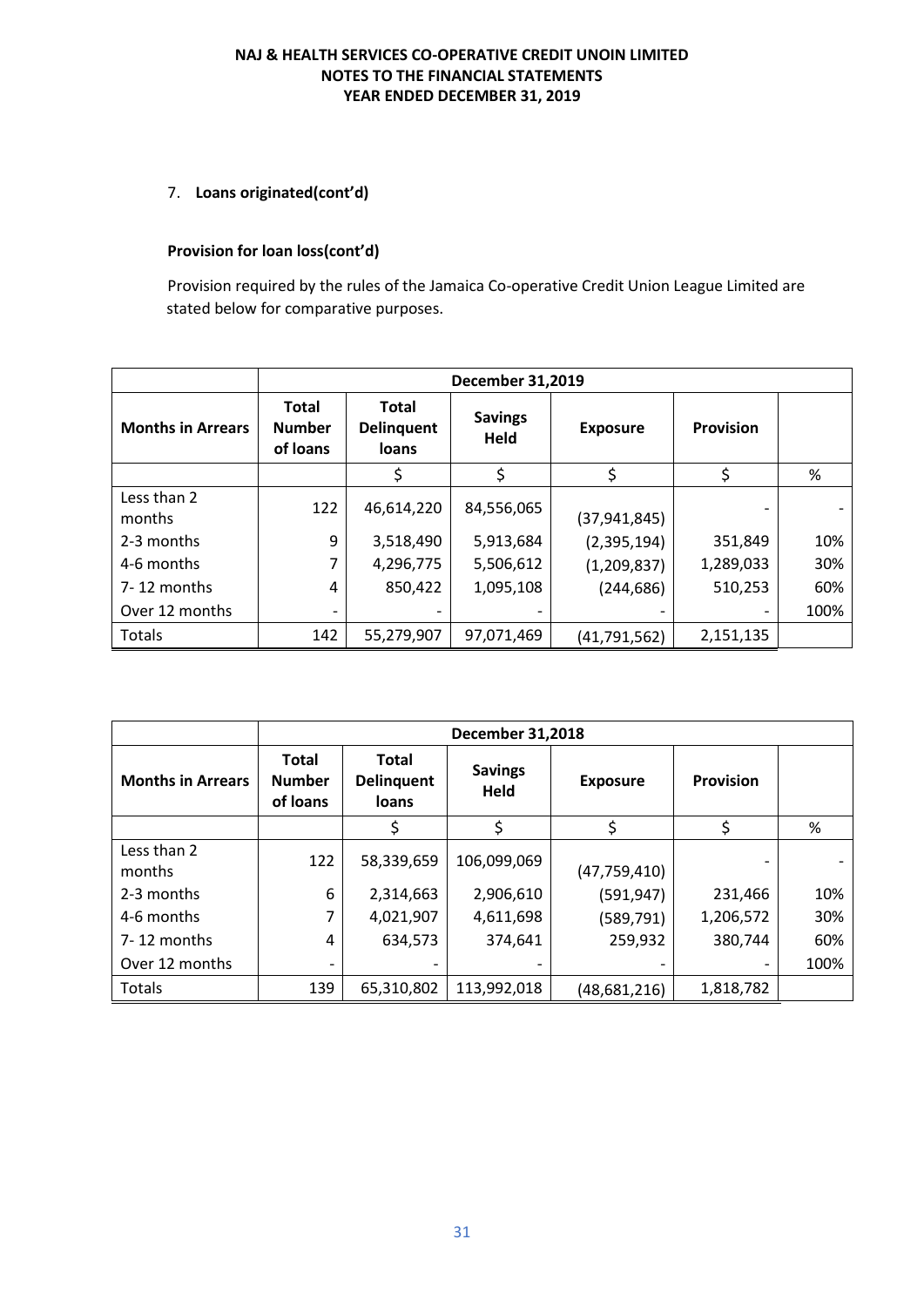# **8. Property, plant & equipment**

| Furniture<br>& fixtures | <b>Building</b> | Computers  | Total       |
|-------------------------|-----------------|------------|-------------|
| \$                      | \$              | \$         | \$          |
| 5,232,068               | 60,281,508      | 1,665,978  | 67,179,554  |
|                         |                 | 81,434     | 81,434      |
| (848, 793)              |                 | (848, 793) | (1,697,586) |
| 4,383,275               | 60,281,508      | 898,619    | 65,563,402  |
| 32,399                  |                 | 425,914    | 458,313     |
| (224,293)               |                 | (374, 792) | (599,085)   |
| 4,191,381               | 60,281,508      | 949,741    | 65,422,630  |
|                         |                 |            |             |
|                         |                 |            |             |
| 3,018,363               | 6,273,708       | 1,038,640  | 10,330,711  |
| (848, 793)              |                 | (848, 793) | (1,697,586) |
| 464,328                 | 1,507,038       | 215,835    | 2,187,201   |
| 2,633,898               | 7,780,746       | 405,682    | 10,820,326  |
| (224, 285)              |                 | (374, 792) | (599, 077)  |
| 424,085                 | 1,507,036       | 183,140    | 2,114,261   |
| 2,833,698               | 9,287,782       | 214,030    | 12,335,510  |
|                         |                 |            |             |
|                         |                 |            |             |
| 1,357,683               | 50,993,726      | 735,711    | 53,087,120  |
| 1,749,377               | 52,500,762      | 492,937    | 54,743,076  |
|                         |                 |            |             |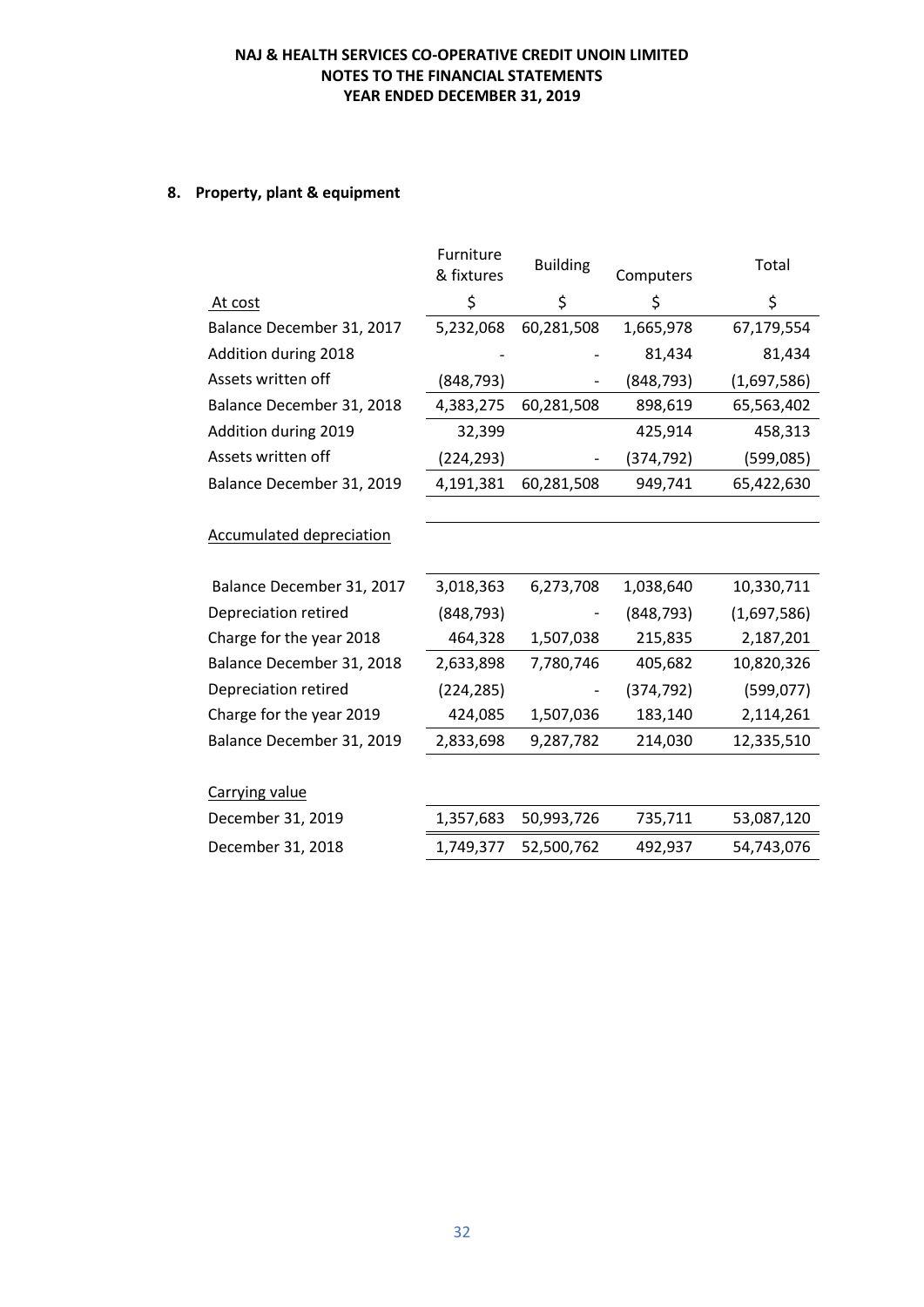#### **9. Retirement benefit asset**

**10.** 

|                                                         | 2019      | 2018       |
|---------------------------------------------------------|-----------|------------|
|                                                         | \$'000    | \$'000     |
|                                                         |           |            |
| Present Value of obligations                            | 26,669    | 25,216     |
| Fair value of plan assets                               | (34,267)  | (30,221)   |
|                                                         | (7, 598)  | (5,005)    |
| <b>Effect of Asset Ceiling</b>                          |           |            |
| Asset recognised in the statement of financial position | (7, 598)  | (5,005)    |
|                                                         |           |            |
| Movement in Net Liability(Asset)                        |           |            |
| <b>Opening Net Liability(Asset)</b>                     | (5,005)   | (7, 264)   |
| Pension Expense (Income)                                | 1615      | 1015       |
| Total Remeasurement included in OCI                     | (3,015)   | 2,438      |
| <b>Employer's Contributions</b>                         | (1, 193)  | (1, 194)   |
|                                                         | (7, 598)  | (5,005)    |
|                                                         |           |            |
| Discount rate at beginning of period                    | 8.00%     | 9.00%      |
| Discount rate at end of period                          | 7.00%     | 8.00%      |
|                                                         |           |            |
|                                                         |           |            |
| <b>Liquid assets</b>                                    |           |            |
|                                                         |           |            |
|                                                         |           |            |
|                                                         | 2019      | 2018       |
|                                                         | \$        | \$         |
| <b>National Commercial Bank Limited</b>                 |           |            |
| - savings accounts                                      | 2.219.514 | 10.263.727 |

| - savings accounts        | 2.219.514 | 10,263,727 |
|---------------------------|-----------|------------|
| First Global Bank Limited |           |            |
| -current account          | 817.356   | 577.849    |
|                           | 3,036,870 | 10,841,576 |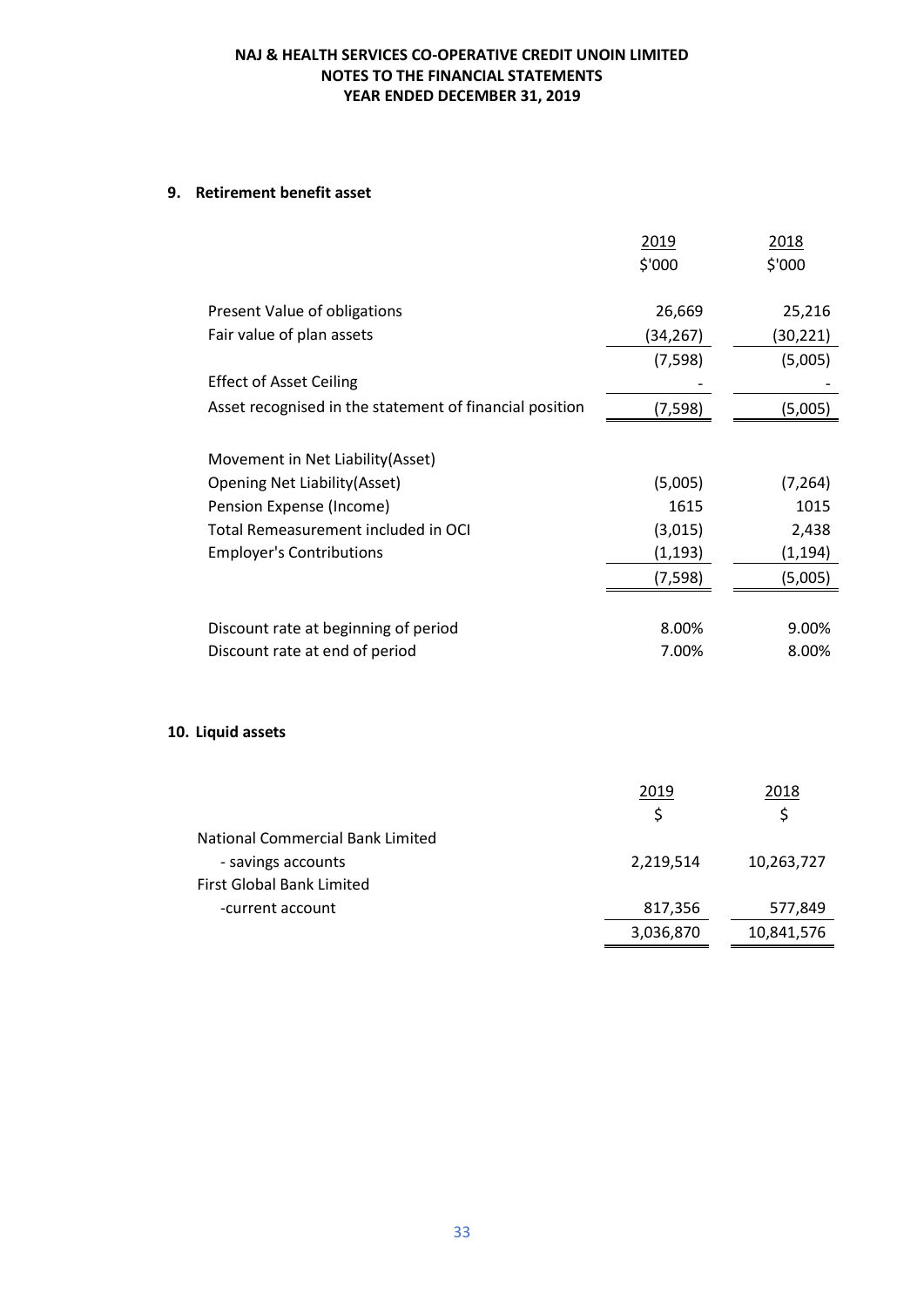#### **11. Other Assets**

|                                 | 2019          | 2018      |
|---------------------------------|---------------|-----------|
|                                 | \$            | \$        |
| Staff loans                     | 8,202,660     | 7,842,210 |
| <b>GCT</b> recoverable          |               | 272,799   |
| <b>Withholding Tax</b>          |               | 108,518   |
| Rent                            | 60,000        | 60,000    |
| Embezzlement                    | 4,550,965     |           |
| Provision for Impairment - cash | (2, 275, 483) |           |
|                                 | 10,538,142    | 8,283,527 |

#### **12. Cash & Bank Balances**

|                                                    | 2019       | 2018       |
|----------------------------------------------------|------------|------------|
|                                                    | \$         | \$         |
| National Commercial Bank Limited - current account | 5,125,804  | 6,401,120  |
| The Bank of Nova Scotia Jamaica Limited            | 3,768,840  | 2,804,236  |
| Cash in hand denominated in United states Dollars  | 9,779      | 212,500    |
| Cash in hand                                       | 3,087,102  | 812,527    |
|                                                    | 11,991,525 | 10,230,383 |
|                                                    |            |            |
| 13. Permanent Shares                               |            |            |
|                                                    | 2019       | 2018       |
|                                                    | \$         | \$         |
| Balance at December 31                             | 9,977,676  | 8,836,270  |
| Add subscription                                   | 331,274    | 1,141,406  |
| <b>Dividends</b>                                   | 4,499,688  |            |
|                                                    | 14,808,638 | 9,977,676  |
|                                                    |            |            |
| 14. Institutional capital                          |            |            |
|                                                    |            |            |
|                                                    | 2019       | 2018       |
|                                                    | \$         | \$         |
| Undistributed surplus                              | 27,421,779 | 27,421,779 |
| Statutory reserve                                  | 40,518,409 | 39,970,795 |
|                                                    | 67,940,188 | 67,392,574 |
|                                                    |            |            |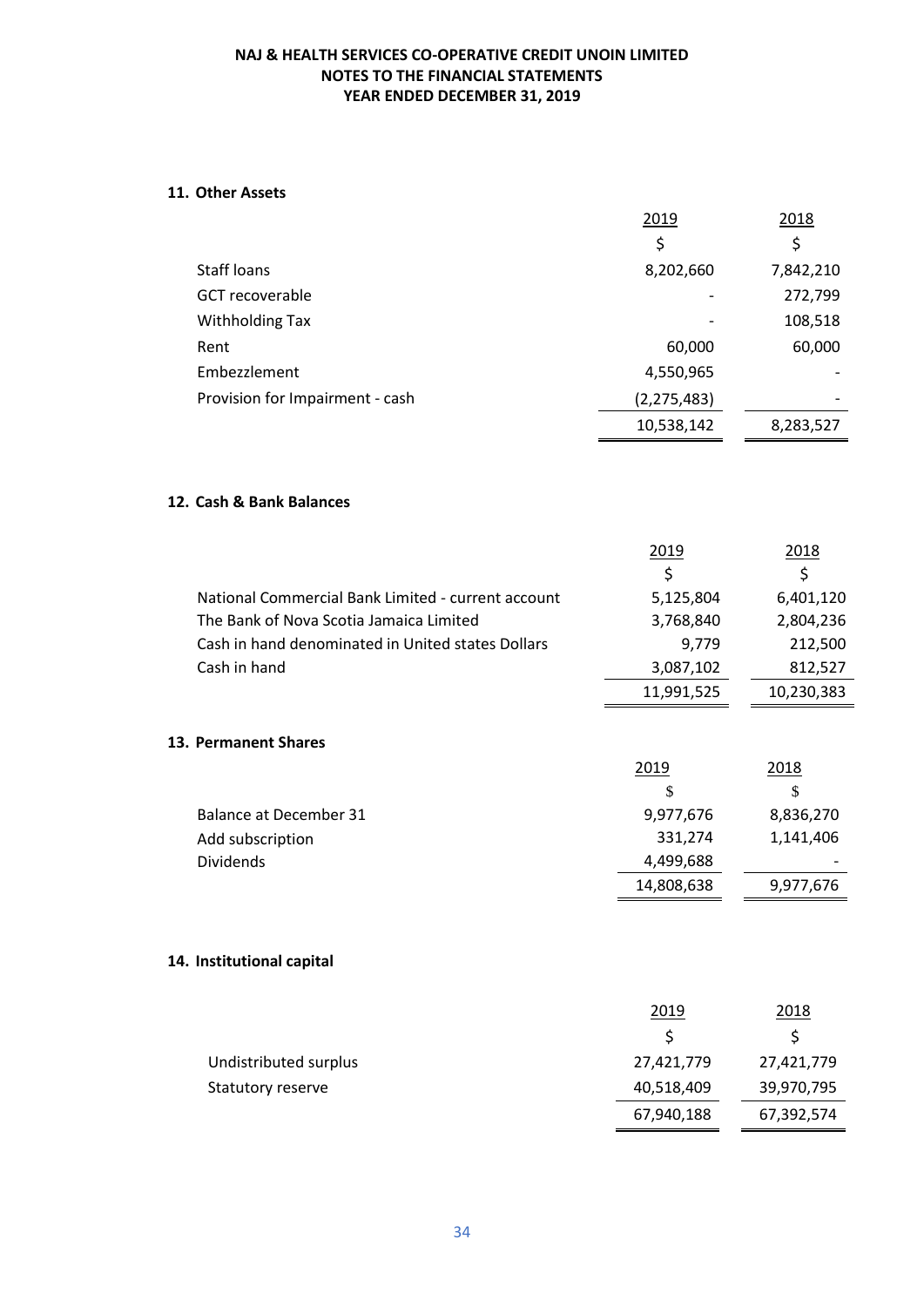# **15. Non-institutional capital**

|                                    | 2019       | 2018       |
|------------------------------------|------------|------------|
|                                    | \$         | \$         |
| Scholarship fund reserve           | 70,000     | 5,000      |
| Promotion                          | 667,197    | 667,197    |
| Share transfer fund                | 230,800    | 184,782    |
| Retirement Benefit Asset Reserve   | 7,598,618  | 5,005,062  |
| Special reserve                    | 1,350,874  | 1,350,874  |
| Dividend reserve                   | 1,191,981  | 1,129,271  |
| Donation & gifts reserve           | 383,322    | 81,887     |
| Bad debt reserve                   | 49,352     | 777,167    |
| Information technology development | 600,000    | 600,000    |
| General reserve                    | 800,000    | 300,000    |
|                                    | 12,942,144 | 10,101,240 |

# **16. Undistributed surplus**

|                                | 2019        | 2018        |
|--------------------------------|-------------|-------------|
|                                | \$          | \$          |
| Balance January 1,             | 9,086,662   | 2,634,014   |
| Current year suplus            | 2,611,072   | 12,251,753  |
| Transfer to statutory reserves | (522, 214)  | (2,450,351) |
| Dividends paid                 | (6,000,000) | (1,000,000) |
| Net transfer to other reserves | (2,665,217) | (2,348,754) |
| Balance at December 31         | 2,510,303   | 9,086,662   |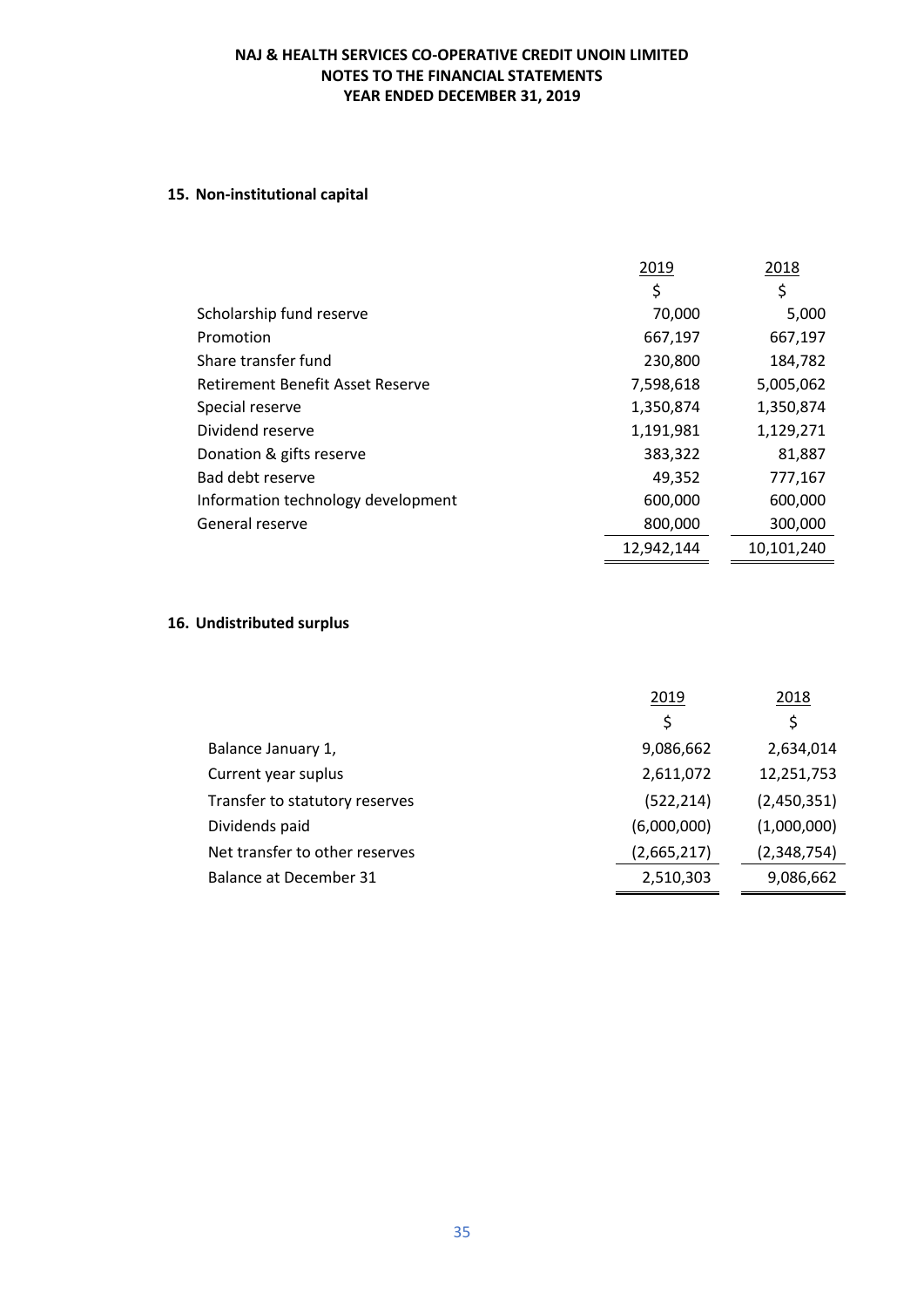#### **17. Members' Share capital**

| <b>Maturity schedule 2019</b>  |           |              |              |                   |
|--------------------------------|-----------|--------------|--------------|-------------------|
| Within 3 months 3 to 12 months |           | 1 to 5 years | Over 5 years | Carrying<br>value |
| Current<br>Non-current         |           | 2019         |              |                   |
|                                |           |              |              |                   |
| 215,616,961                    | 1,079,045 | 57,548,314   | 60,199,973   | 334,444,293       |

| <b>Maturity schedule 2018</b>  |           |              |              |                   |
|--------------------------------|-----------|--------------|--------------|-------------------|
| Within 3 months 3 to 12 months |           | 1 to 5 years | Over 5 years | Carrying<br>value |
| Non-current<br>Current         |           | 2018         |              |                   |
|                                |           |              |              |                   |
| 191,148,863                    | 4,369,040 | 57,467,481   | 61,502,435   | 314,487,819       |

#### **18. External Loans**

|                                | 2019       | 2018       |
|--------------------------------|------------|------------|
|                                | S.         |            |
| Amount payable after one year  | 26,363,450 | 27,644,324 |
| Amount payable within one year | 1,261,300  | 1,156,742  |
|                                | 27,624,750 | 28,801,066 |

This loan is from Credit Union Fund Management Company Limited with the following terms:

Principal - \$30,985,560 Interest Rate 10 % Repayment period 15 years Maturity date December 25,2031 Secured by legal mortgage over property located at 6 Trevennion Park Road, Kingston 5, registered at Volume 1047 folio 80.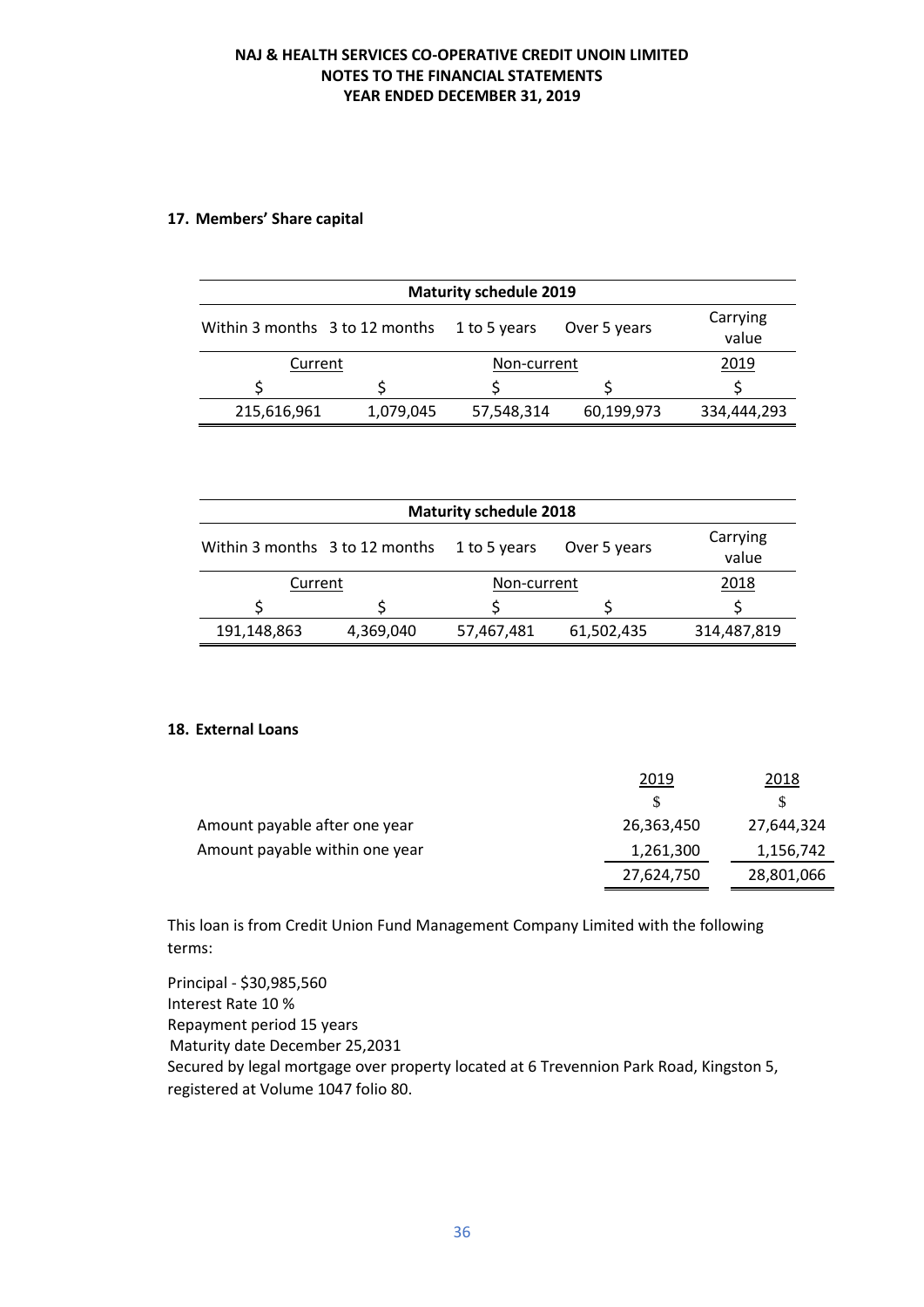# **19. Members deposits**

|                         | Within 3<br>months | 3 to 12<br>months | Carrying<br>value |
|-------------------------|--------------------|-------------------|-------------------|
|                         | Current            |                   | 2019              |
|                         | \$                 | \$                | \$                |
| Regular deposits        | 107,283,281        |                   | 107,283,281       |
| <b>Fixed deposits</b>   |                    | 88,022,701        | 88,022,701        |
| Golden harvest deposits | 52,833,531         |                   | 52,833,531        |
| Santa account           | 31,000             |                   | 31,000            |
| Interest payable        | 299,824            |                   | 299,824           |
|                         | 160,447,636        | 88.022.701        | 248,470,337       |

|                         | Within 3                     | 3 to 12    | Carrying    |
|-------------------------|------------------------------|------------|-------------|
|                         | months                       | months     | value       |
|                         | Current                      |            | 2018        |
|                         | \$                           | \$         | \$          |
| Regular deposits        | 95,038,975                   |            | 95,038,975  |
| <b>Fixed deposits</b>   | $\qquad \qquad \blacksquare$ | 87,564,529 | 87,564,529  |
| Golden harvest deposits | 49,296,743                   |            | 49,296,743  |
| Santa account           | 19,500                       |            | 19,500      |
| Interest payable        |                              | 183,507    | 183,507     |
|                         | 144,355,218                  | 87,748,036 | 232,103,254 |

### **20. Deferred income**

|                            | 2019        | 2018        |
|----------------------------|-------------|-------------|
|                            |             |             |
| IFRS 9 implementation fund | 1,986,278   | 3,218,543   |
| Less transfer to income    | (1,232,265) | (1,232,265) |
|                            | 754.013     | 1,986,278   |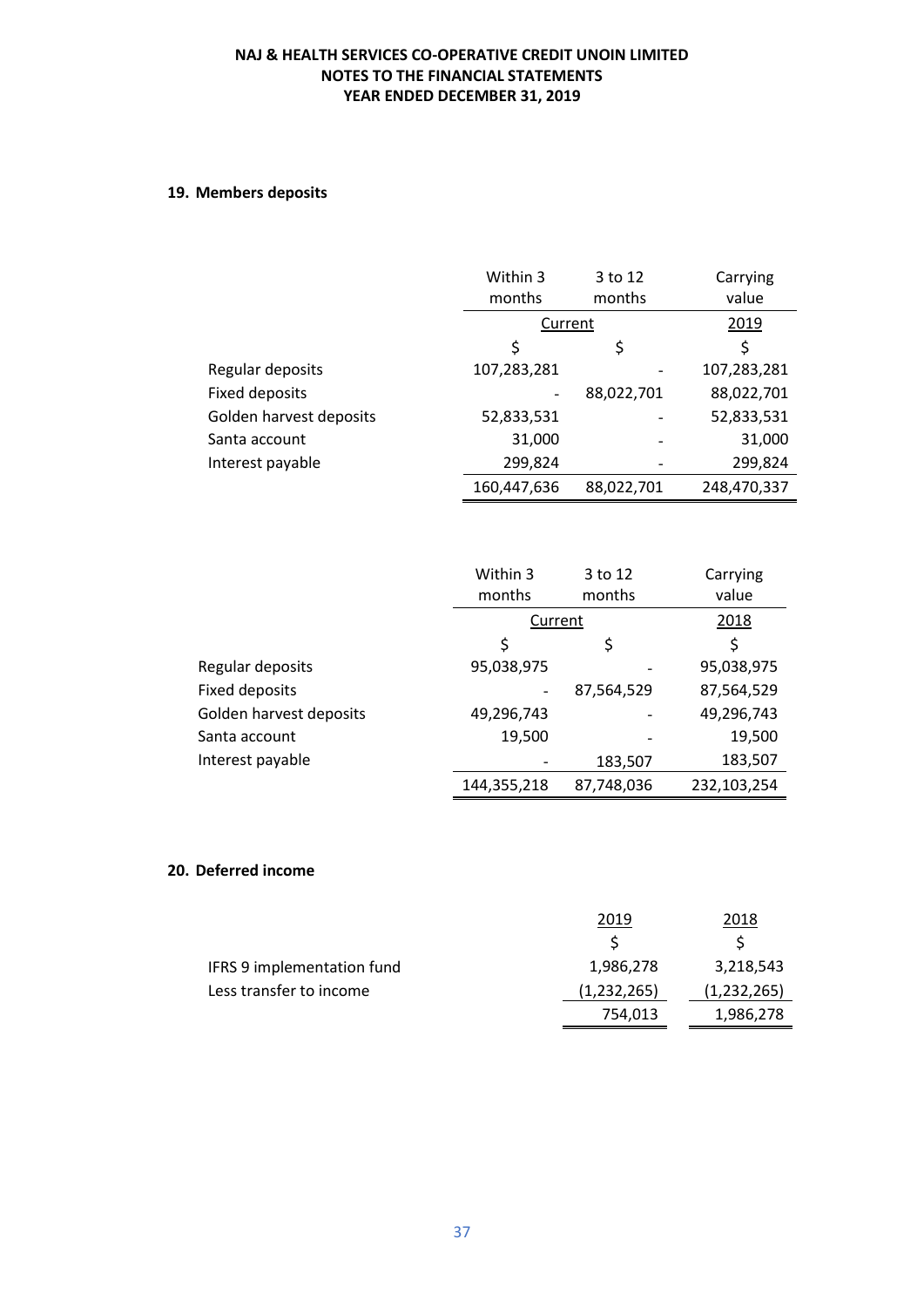# **21. Payables and accruals**

|                            | 2019      | 2018      |
|----------------------------|-----------|-----------|
|                            | Ś         | \$        |
| Deceased members' balances | 1,086,216 | 2,610,573 |
| Unallocated receipts       | 31,907    |           |
| Accrued charges            | 328,750   | 447,291   |
| Vacation leave             | 85,937    | 73,385    |
| Withholding tax payable    | 619,450   | 580,238   |
|                            | 2,152,260 | 3,711,487 |
|                            |           |           |

## **22. Other income**

|                             | 2019       | 2018       |
|-----------------------------|------------|------------|
|                             | \$         | \$         |
| Rental income               | 583,750    | 600,000    |
| Gain on valuation of equity |            | 1,032,537  |
| instruments                 | 994,777    |            |
| <b>Dividends</b>            | 177,485    | 49,928     |
| Stabilization fund          | 1,232,265  | 1,232,265  |
| Commission and fees         | 8,651,875  | 11,035,142 |
|                             | 11,640,152 | 13,949,872 |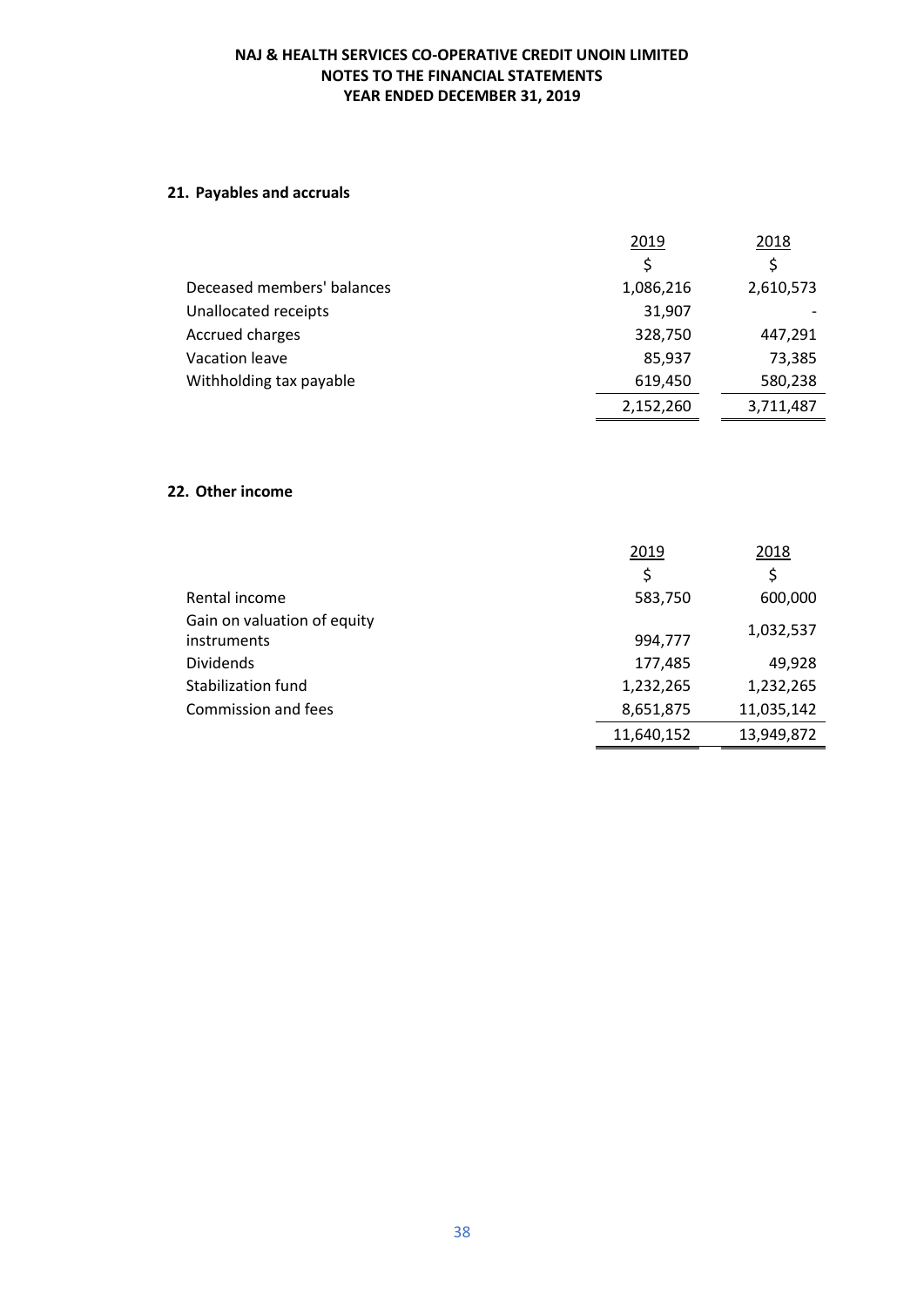# **23. Operating expenses**

|                                | 2019       | 2018       |
|--------------------------------|------------|------------|
| <b>Personnel</b>               | \$         | \$         |
| Pension                        | 1,799,000  | 1,047,965  |
| <b>Salaries</b>                | 26,568,185 | 23,218,326 |
| Staff welfare and training     | 3,226,400  | 1,944,933  |
| <b>Statutory contributions</b> | 2,746,738  | 2,005,650  |
|                                | 34,340,323 | 28,216,874 |
|                                |            |            |
|                                | 2019       | 2018       |
| Administrative                 | \$         | \$         |
| <b>Audit Fees</b>              | 573,625    | 538,230    |
| <b>Bank charges</b>            | 108,180    | 221,718    |
| <b>Business tax</b>            |            | 60,416     |
| Cleaning & sanitation          | 680,686    | 88,945     |
| Insurance premiums             | 4,174,718  | 3,880,520  |
| Depreciation                   | 2,114,264  | 2,187,201  |
| Electricity                    | 1,428,553  | 1,343,794  |
| <b>Professional fees</b>       | 373,311    | 399,943    |
| Office expenses                | 453,089    | 170,232    |
| Printing and stationery        | 701,519    | 482,703    |
| Property tax                   | 96,600     | 96,600     |
| Repairs and maintenance        | 1,568,550  | 1,997,514  |
| Security                       | 146,445    | 165,972    |
| Telephone & cable              | 1,492,899  | 1,291,967  |
| <b>Travelling</b>              | 25,800     | 28,340     |
| Water                          | 260,478    | 157,952    |
|                                | 14,198,717 | 13,112,047 |
|                                |            |            |

|                                  | 2019      | 2018    |
|----------------------------------|-----------|---------|
|                                  |           |         |
| <b>Marketing &amp; promotion</b> | 1,285,267 | 444,508 |